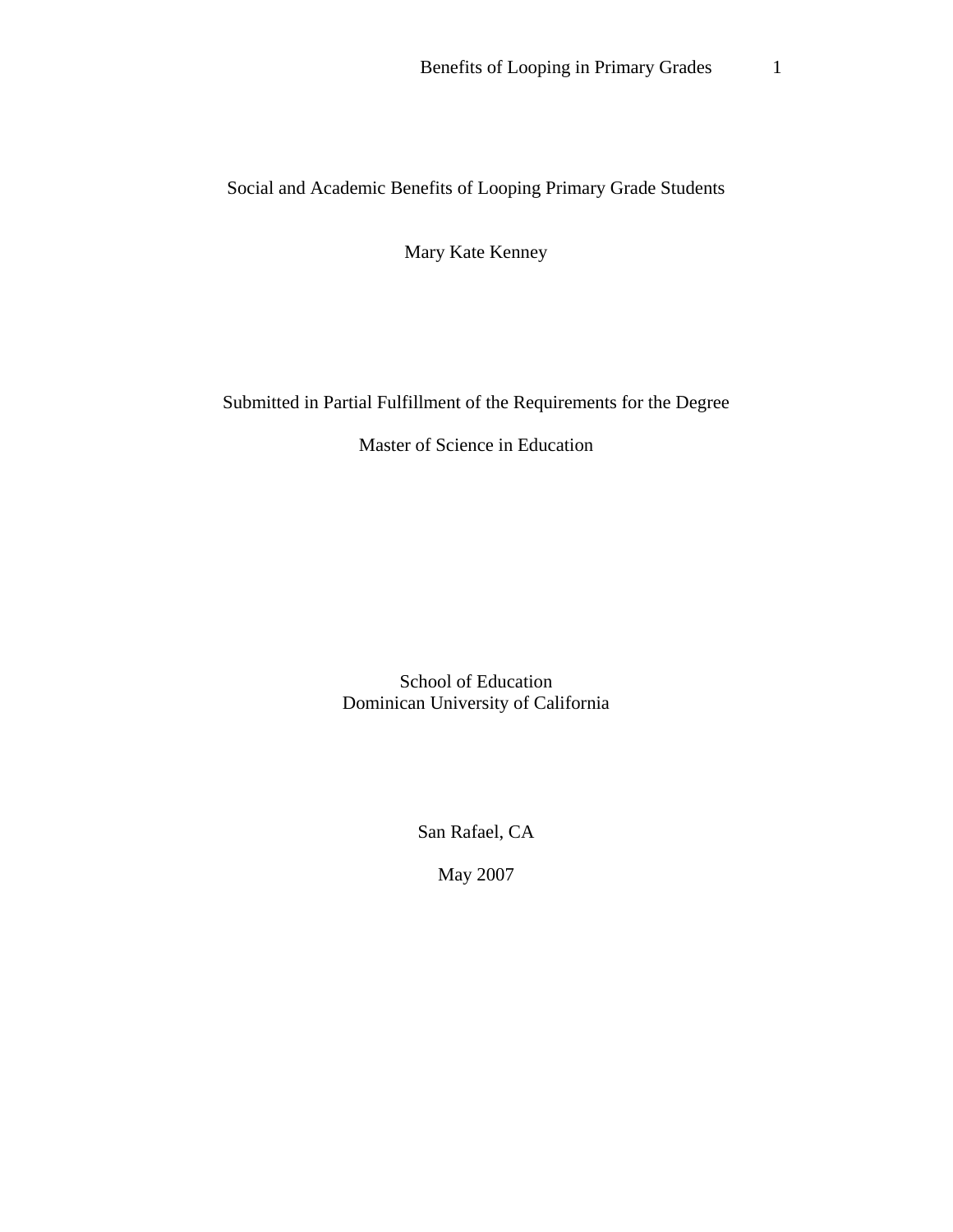### Acknowledgements

I would like to thank many people who have helped me through this master's journey. First, I would like to thank the wonderful staff at Dominican University for giving me the opportunity to further my learning experiences. Their expertise really challenged me about the field of education. I would also like to extend my deepest gratitude to Dr. Madalienne Peters and Susan Roddy. Susan Roddy helped me find a topic that was special to me. She kept me going, allowing me to see that I had the ability to get through this process. I could not have completed this journey without the extra support, guidance, and direct assistance that Dr. Madalienne Peters provided for me. She gave me the constant push and needed affirmation to get this project completed.

My fellow classmates have endured my constant questioning, clarification, and freak-outs. Thank you to all of you who asked the questions that I was wondering about during class. The comfort of knowing that we were all going down the path of the unknown was reassuring at times.

A huge thank you to my family and friends who always listened and said I would finish. Your love, support, and calmness gave me the 'at ease' feeling I needed.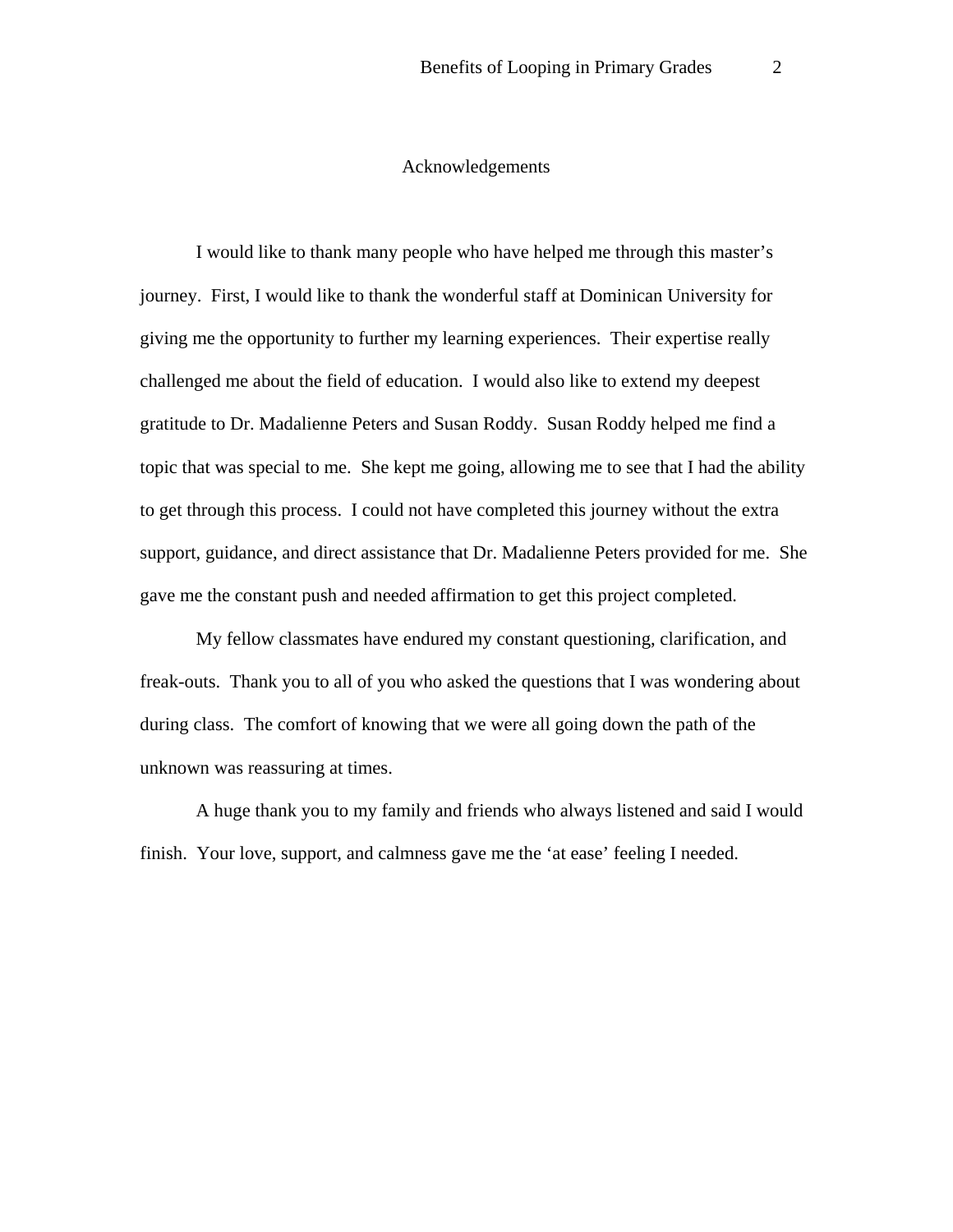# Table of Contents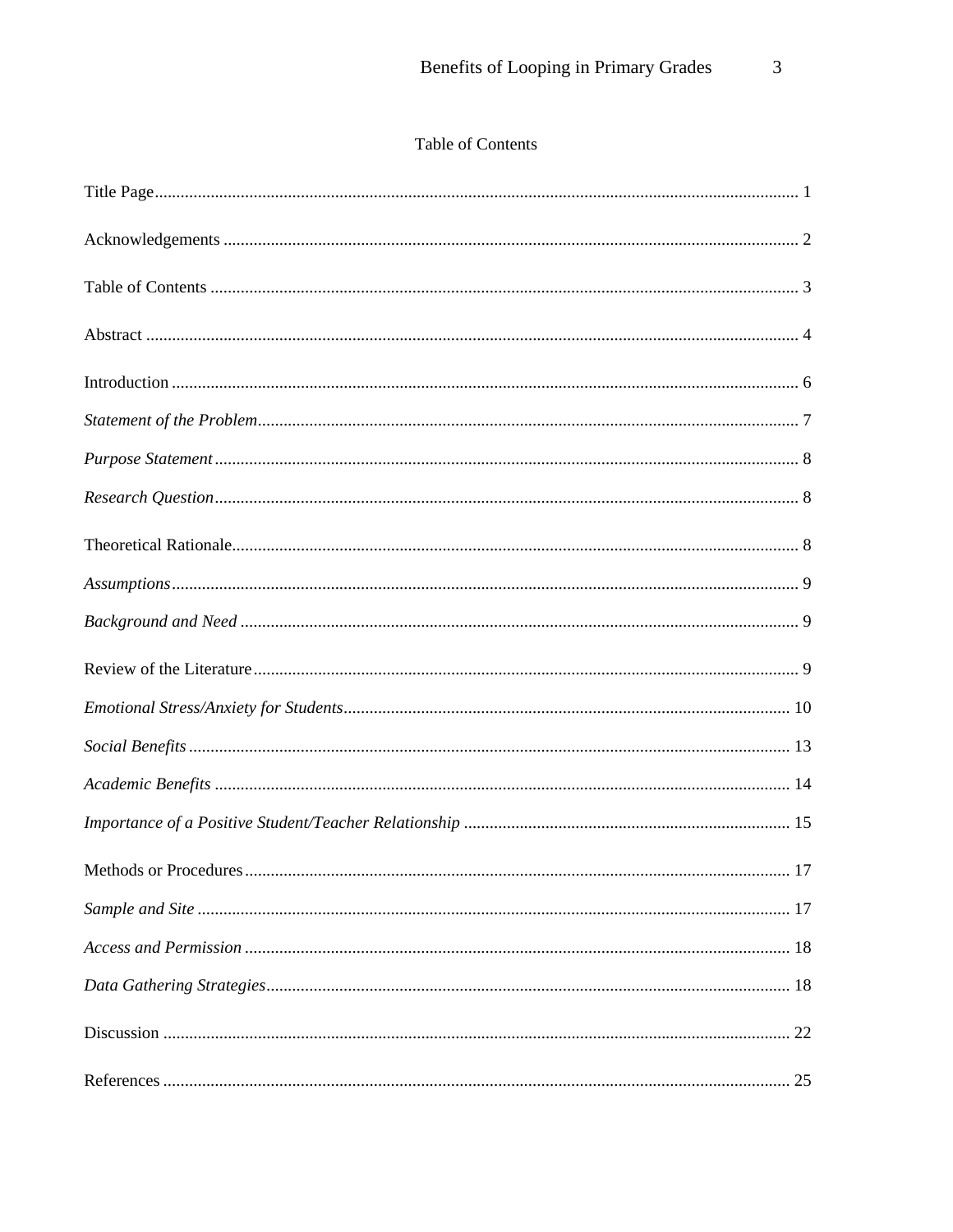#### Abstract

There is an increasing interest in the practice of teachers staying with a group of students for more than one year. This is referred to as looping in educational practice. The problem of constant uncertainty or change of a new teacher year to year, creates less academic time and student anxiety. The purpose of this study is to examine the effects of looping, to strengthen the relationship between the student and teacher in order to create less student anxiety and more academic time in the beginning of the school year.

A review of the literature reveals that students in a looped classroom have a closer relationship with their teacher and as a result, feel like their classroom is a home away from home. In a looped classroom, there is an increase in student attendance, decrease in discipline problems, and there is a greater opportunity to observe children, determine their needs and adjust instruction according to the individual needs of the children Due to the close student/teacher relationship, the teacher is able to teach to each student's needs.

Although there has been little research on looping, we do know that the Waldorf schooling method has been around since the early 1900s. More research on looped classroom needs to be done to help support the idea that looping is socially and academically beneficial to students in the primary grades.

In addition to reviewing the literature, I also conducted a questionnaire which assessed students' perspective on being in a looped classroom. This voluntary questionnaire gave me a better understanding of the benefits of this educational term referred to as 'looping'. The questions were designed to discover a child's feelings towards their teacher and their classmates in a looped classroom.. I gathered data in order to confirm or reject the research information that I retrieved. Results indicate that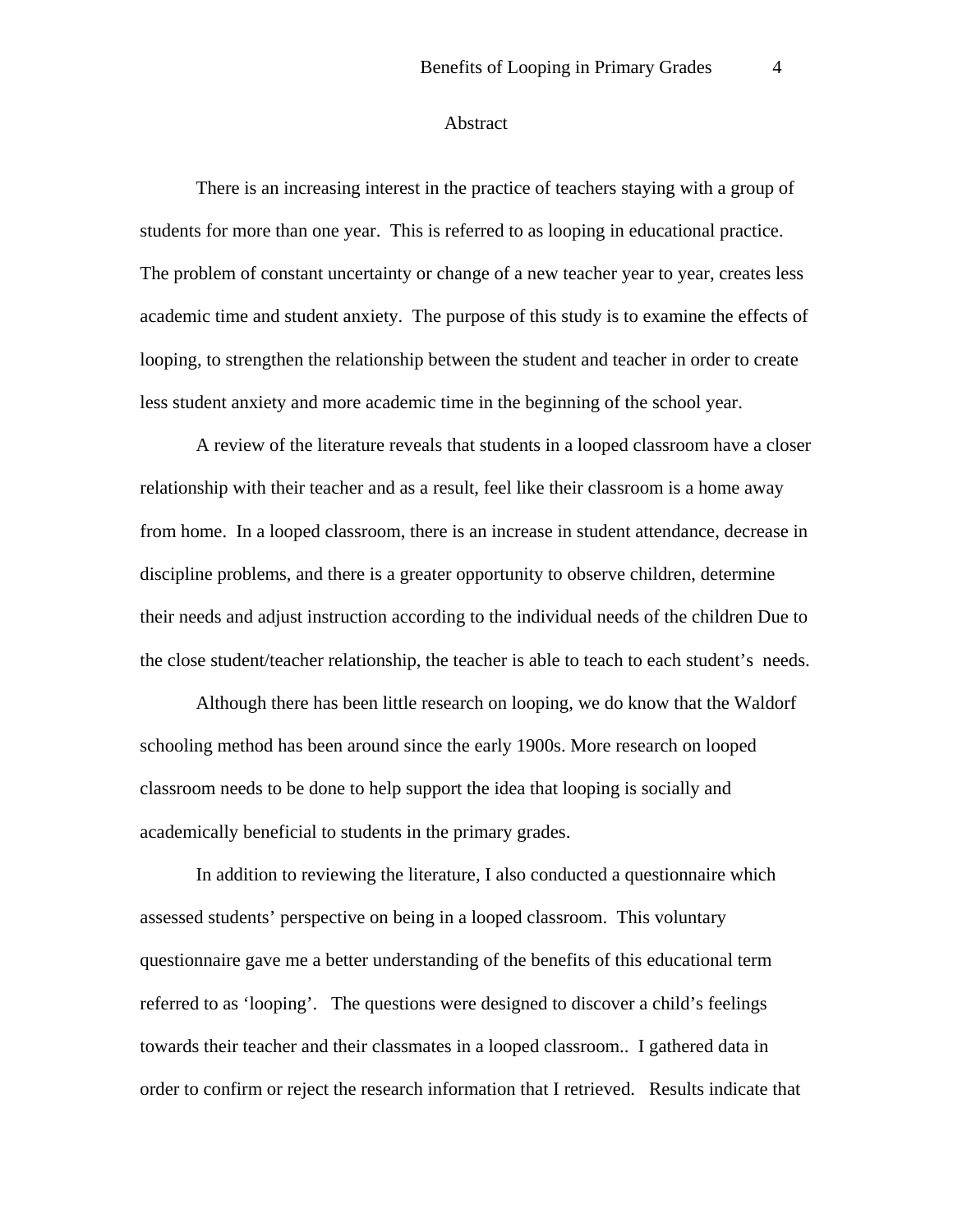there are many social and academic benefits for students in a classroom with the same teacher and classmates for two consecutive years. Published research and the gathered data prove that students are less anxious about the upcoming school year and create a strong bond not with the teacher and their peers when they are in a looped classroom.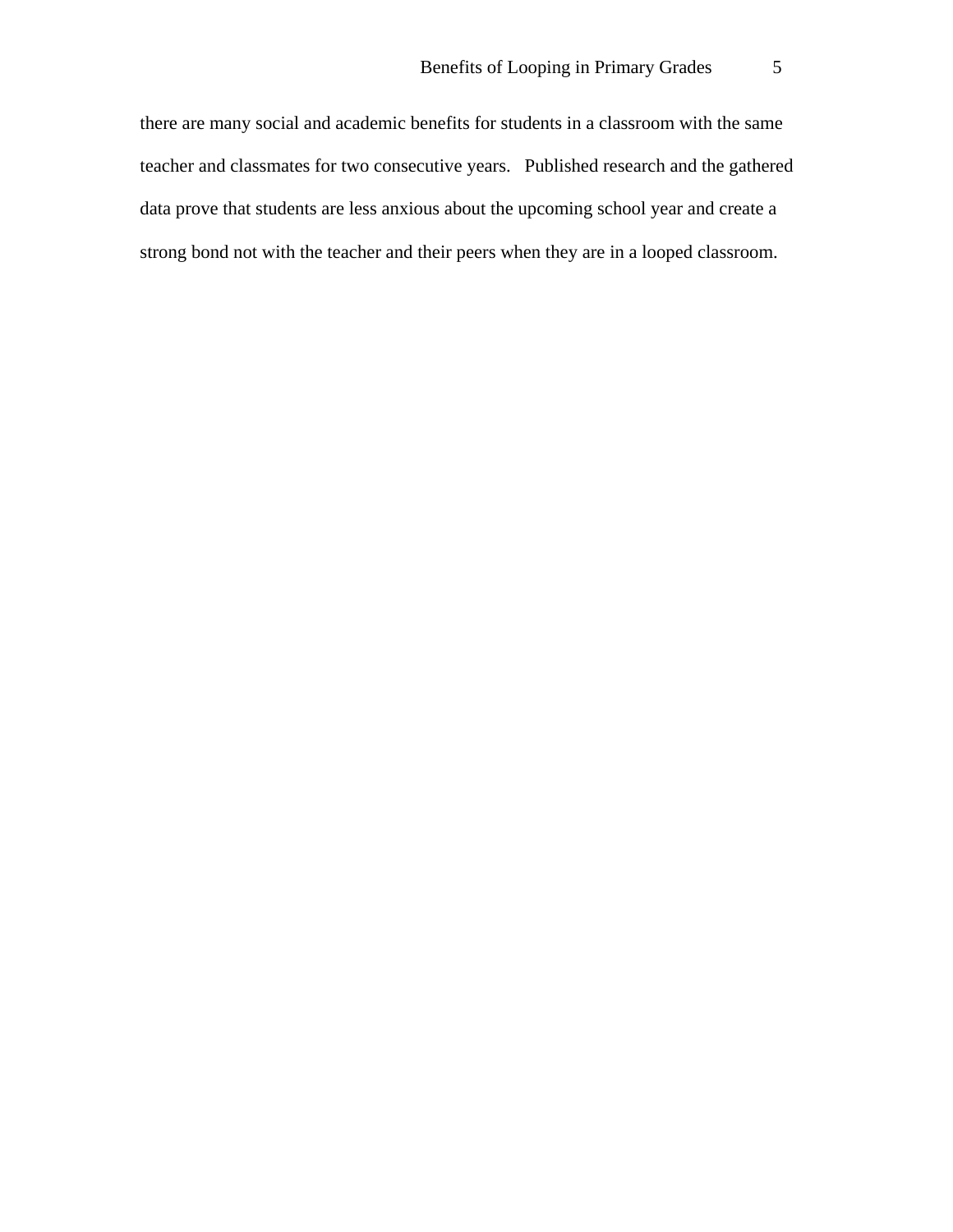#### Introduction

A strong bond is formed between the teacher and students. A teacher begins to remember the names of their future students as he or she writes name tags, makes class lists, and assigns each child a notebook and journal during the weeks before the start of the upcoming school year. As the summer days dwindle, the teacher reviews the placement cards complete with strengths, weaknesses, and special needs of each individual in their classroom. The bond is already forming.

On a warm, early morning in late August, the familiar sound of a school bell rings and echoes in the jammed packed halls of a school. The teacher slowly opens the classroom door and is greeted by unfamiliar children complete in their new clothes and spotless new shoes. They are smiling, but on the inside they are unsure and nervous about a new teacher. Will he or she be nice? Will the days schedule be written on the board? What will the rules be like? How is the classroom set up and who will I be sitting by? Every year, these small, little bodies endure this sense of nervousness on the first day of school. This cycle is completed at the end of a school year and is restarted at the beginning of the new school year.

We as educators get to really know students by the time the end of the school year rolls around. I get to know and thoroughly understand each individual's academic strengths, weaknesses, and the areas that they need to improve on. I know their mannerisms, their "blueprint." I know everything about them. I feel as if I can teach to their specific needs in a way that makes them feel comfortable and willing to take risks compared to any other student in a different class. I really feel like I can connect with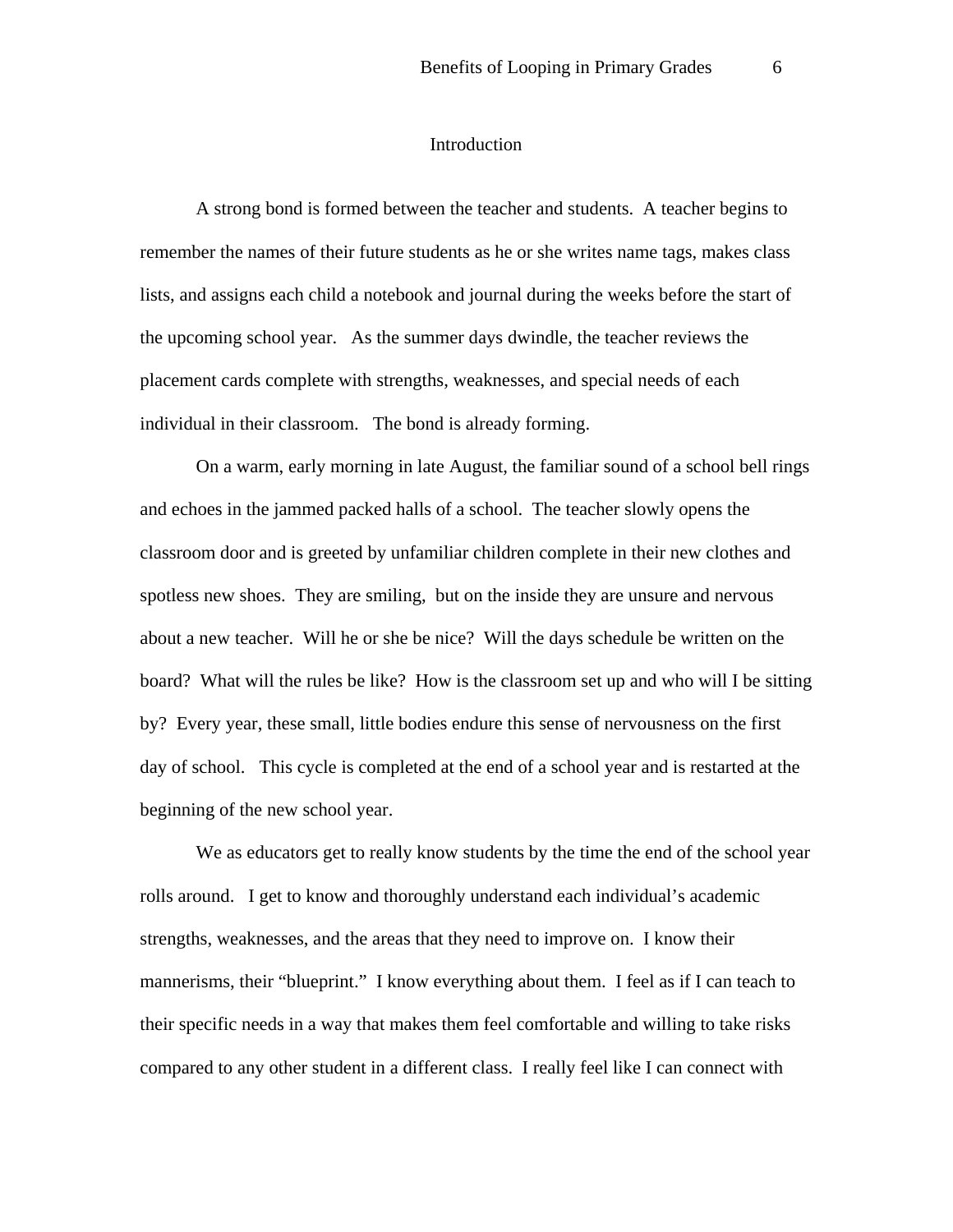them on a different individual basis. I know how to treat each child differently based on their makeup. As the year ends you get a whole new group and you have to start all over, building that relationship once again.

I have always asked myself if there was an easier way to say good-bye to a group of students, who of which all grew together and became a close knit family. Some of my students have referred to me, accidentally of course, as mom. I can wave to them in the halls and watch them learn from another colleague, but will that ever be enough?

Taking a deeper look at the strong relationship that is created between a teacher and their students from the beginning of the school year until the end, I wanted to explore the educational term referred to as looping. In a looped classroom, the teacher follows his or her students to the next grade level. For example, a 2nd grade teacher teaches his or her same students in 3rd grade too. The same classmates and teacher strengthen their already created bond. I want to look at the social and academic benefits of having the same students and teacher in the same classroom for two consecutive years.

#### *Statement of the Problem*

The beginning of a new school year can bring uncertainty, stress, and anxiety to young students in the primary grades. Every year a new teacher has to learn each individual student's learning style and teach accordingly. This process can take months or a whole school year to master. A child's learning disability can possibly go unseen, but a teacher's observations and directly teaching to the needs of each individual in the classroom, can be beneficial and create a sense of reassurance among the students.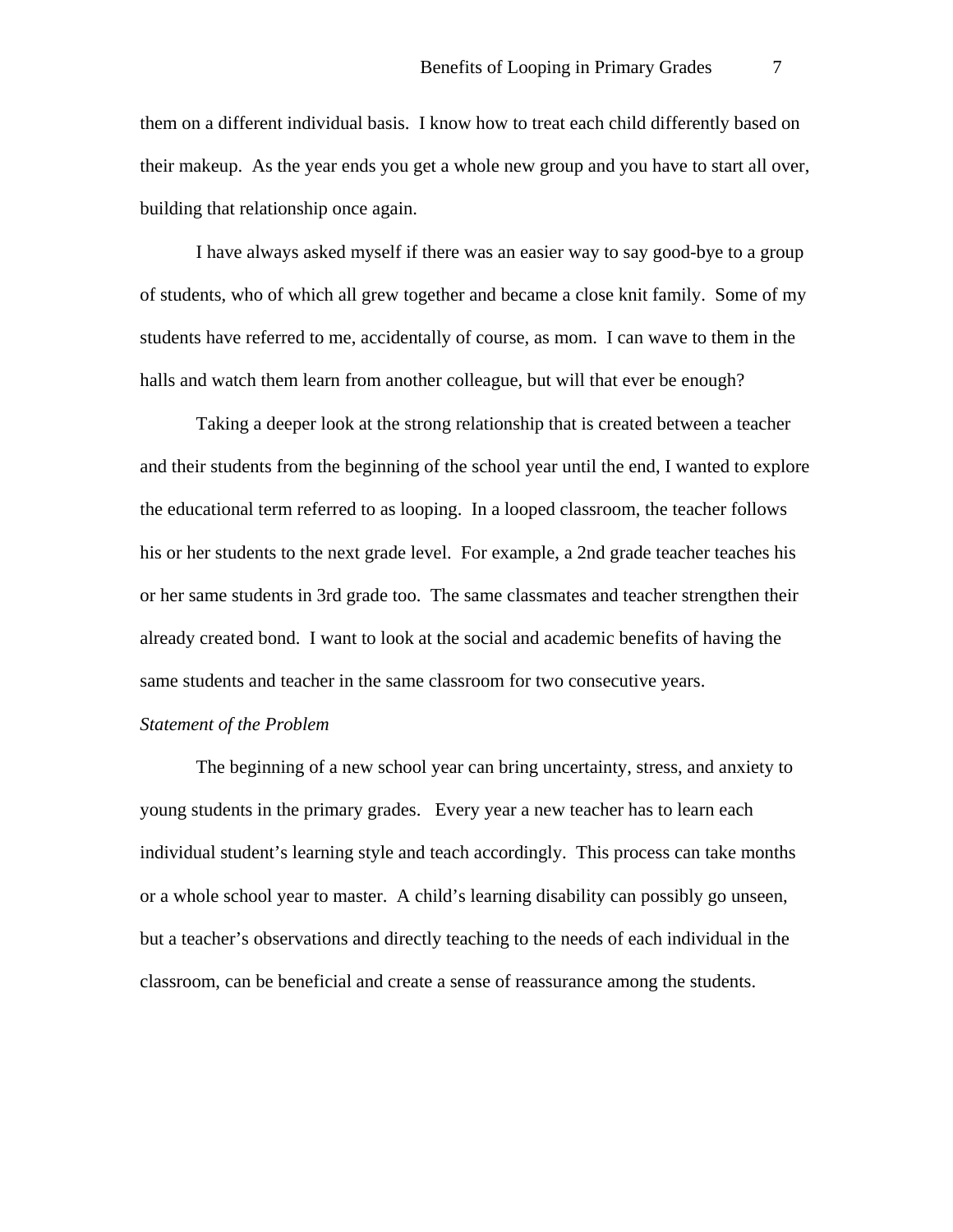## *Purpose Statement*

The purpose of this study is to examine the student/ teacher relationship and see how a looped classroom helps lower student anxiety in order to show academic and social growth. For the purpose of this study, the educational practice is referred to as looping. Teachers who have their same group of students for more than one year get to have one more month for academic teaching.

### *Research Question*

What are the social and academic benefits of looping primary age students? Secondly, does a strong teacher/student relationship create less anxiety for students in a looped classroom?

# Theoretical Rationale

Rudolf Steiner, an Austrian-born philosopher, opened the first Waldorf School in 1913 (Carroll, 2005).. Steiner believed that children progressed through three stages during development. In the first stage, children were just becoming familiar with their surroundings. The second stage suggested that children were in an imagination or fantasy world. During the final stage, each child learned more about their physical body which leads to puberty. With this in mind, Steiner created a school in which students and teachers formed a deep connection or relationship. The teacher would follow their same group throughout these developmental phases of their childhood, allowing students to feel safe in his or her surroundings.

In addition to Steiner' schooling philosophy, Dr. Jane Healy focuses in on the "readiness" of a child's brain (Healy, 2001). Healy understands that individuals develop at different times and that educators, parents, and all adults need to challenge students in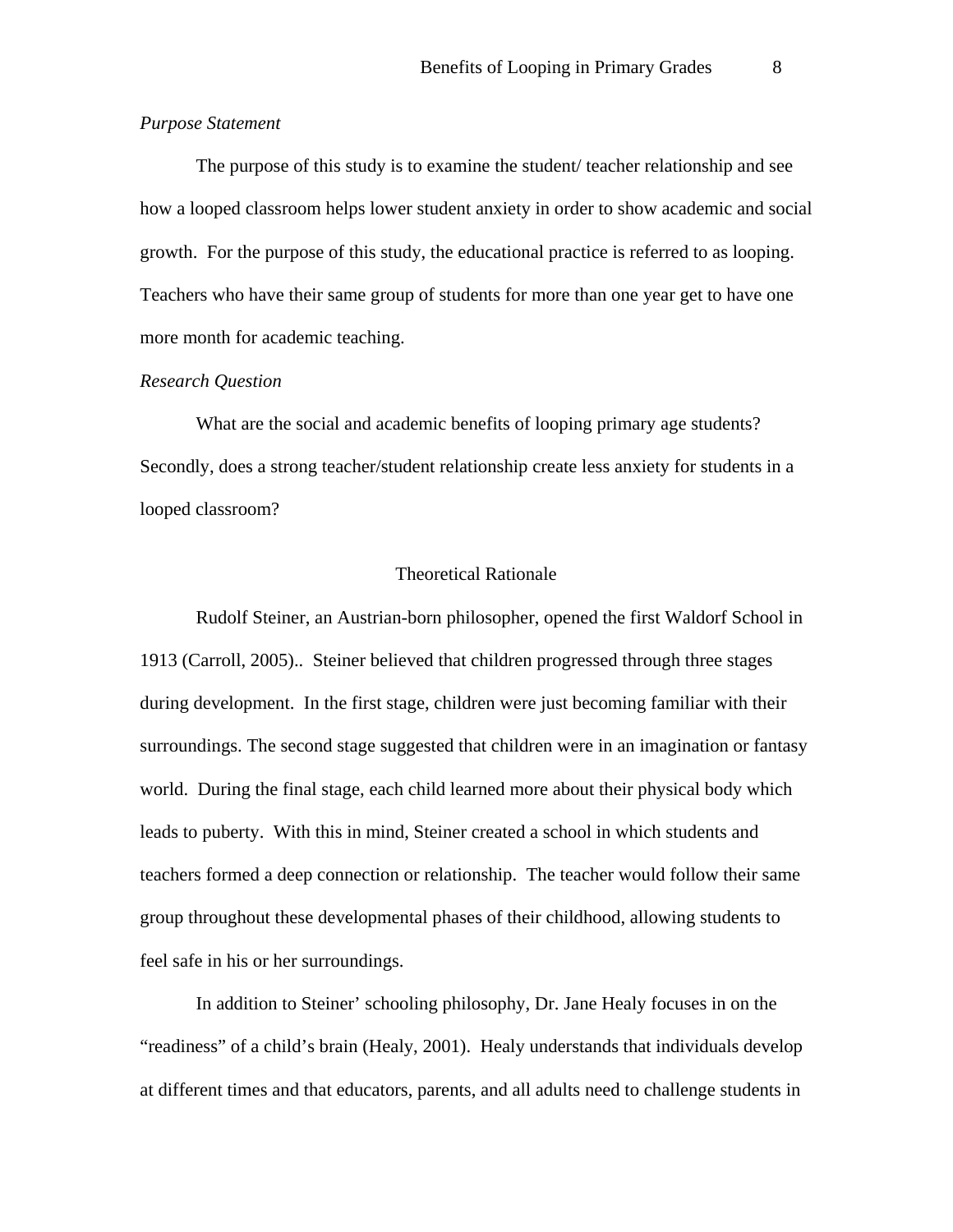order for them to develop strong connections in life as opposed to sitting back and being fed information.

#### *Assumptions*

Being a teacher in a looped classroom, I have already experienced, first-hand, the many social and academic benefits of teaching students for more than one year. My students know what is expected of them and they also know and understand my teaching style. I have many students with learning disabilities, so I offer many learning strategies to each and every student in my classroom. I have seen my students grow so much in two years and become more comfortable with learning. They are more willing to take a risk; by reading aloud, answering questions, or working with different partners. I assume that the research will only support my experiences as well as offer suggestions to help educators realize the importance of developing strong relationships with each and every student.

#### *Background and Need*

As Lewis (2001) points out, "Now over 800 Rudolf Steiner (or Waldorf) schools exist around the world"  $(p,1)$ . Educators must believe something is working within these school communities for these types of schools to be still operating today. These statistics demonstrate that this idea of "looping' is an effective teaching practice. The teacher/student relationship creates a safe learning environment and allows for students to progress through the developmental stages with less anxiety.

#### Review of the Literature

A review of the research shows that a strong teacher/student relationship in the classroom leads to a better understanding of each individual's needs. The teacher teaches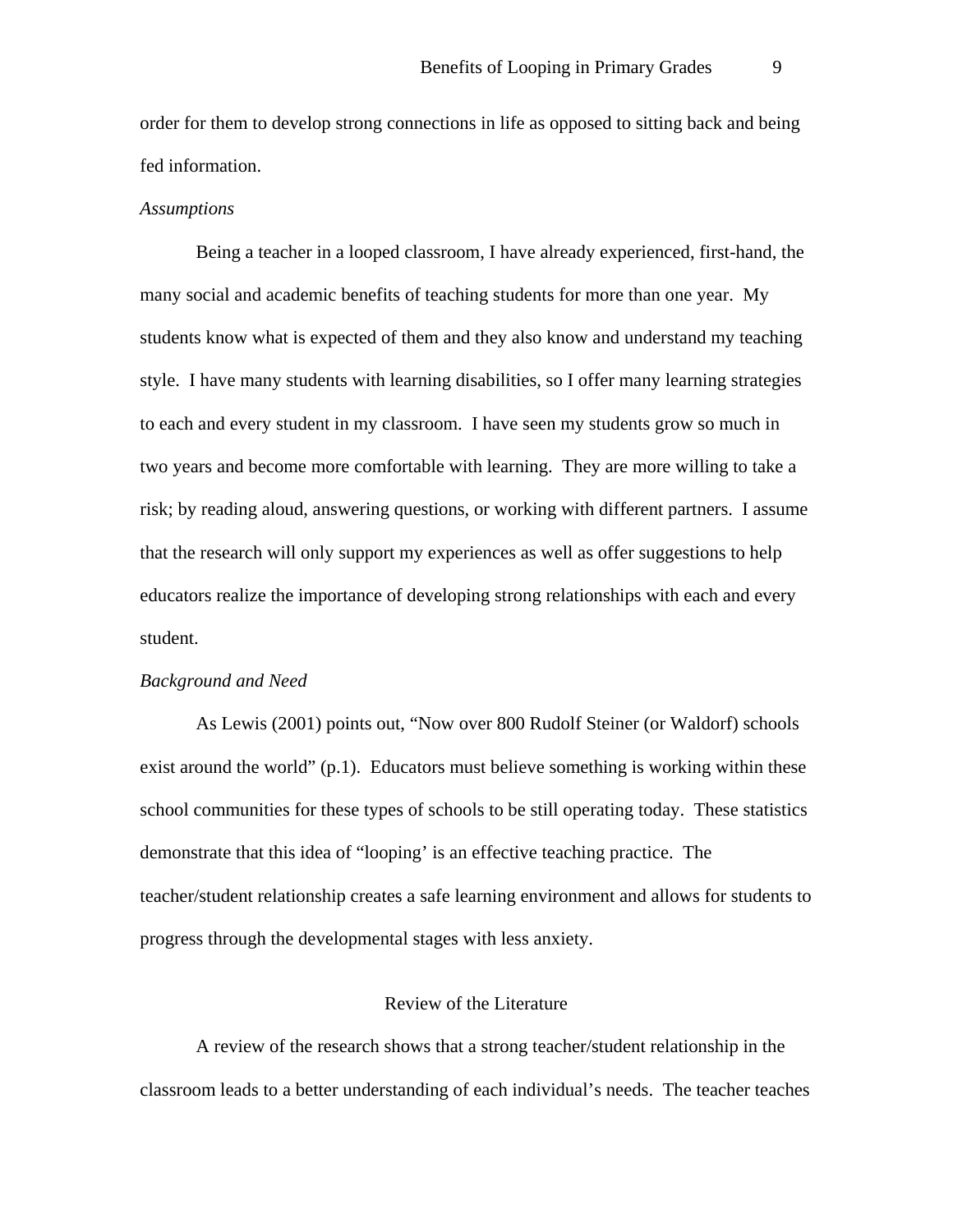the same group of students for more than one year, creating less anxiety and emotional stress for the children.

In addition to the positive emotional effects looping has on the students, it is true that there are social and academic benefits as well. Grant, Richardson, and Johnson further explore some of these benefits. According to Rappa, Superintendent of the Attleboro School District in Massachusetts , "Students who have the same teacher for two years tend to enjoy school more, have fewer discipline problems, fewer absences, are referred to special education placement less often, and are less apt to be retained in a grade for lack of achievement" (as cited in Forsten, Grant, Johnson, and Richardson, 1997, p.13). Reports support the idea that there are benefits to students in a looped classroom.

### *Emotional Stress/Anxiety for Students*

Grossniklaus, Smith, and Wood (2001) explore Piaget's four stages of Cognitive Development as a series of stages that children go through in which they demonstrate new intellectual abilities and more complex understandings of their surrounding world. According to the researchers children never skip a stage, but rather enter the next stages at different times, based upon the environment and background of each individual. Children grow physically, mentally, emotionally at different ages. A teacher who knows his or her students well enough, can address topics when students are developmentally ready for them.

Bhattacharya and Han (2001) take a closer look at Piaget's Assimilation, Accommodation, and Equilibrium theory. Piaget saw that children use what they know from experiences to help them expand their intellectual growth. The link between the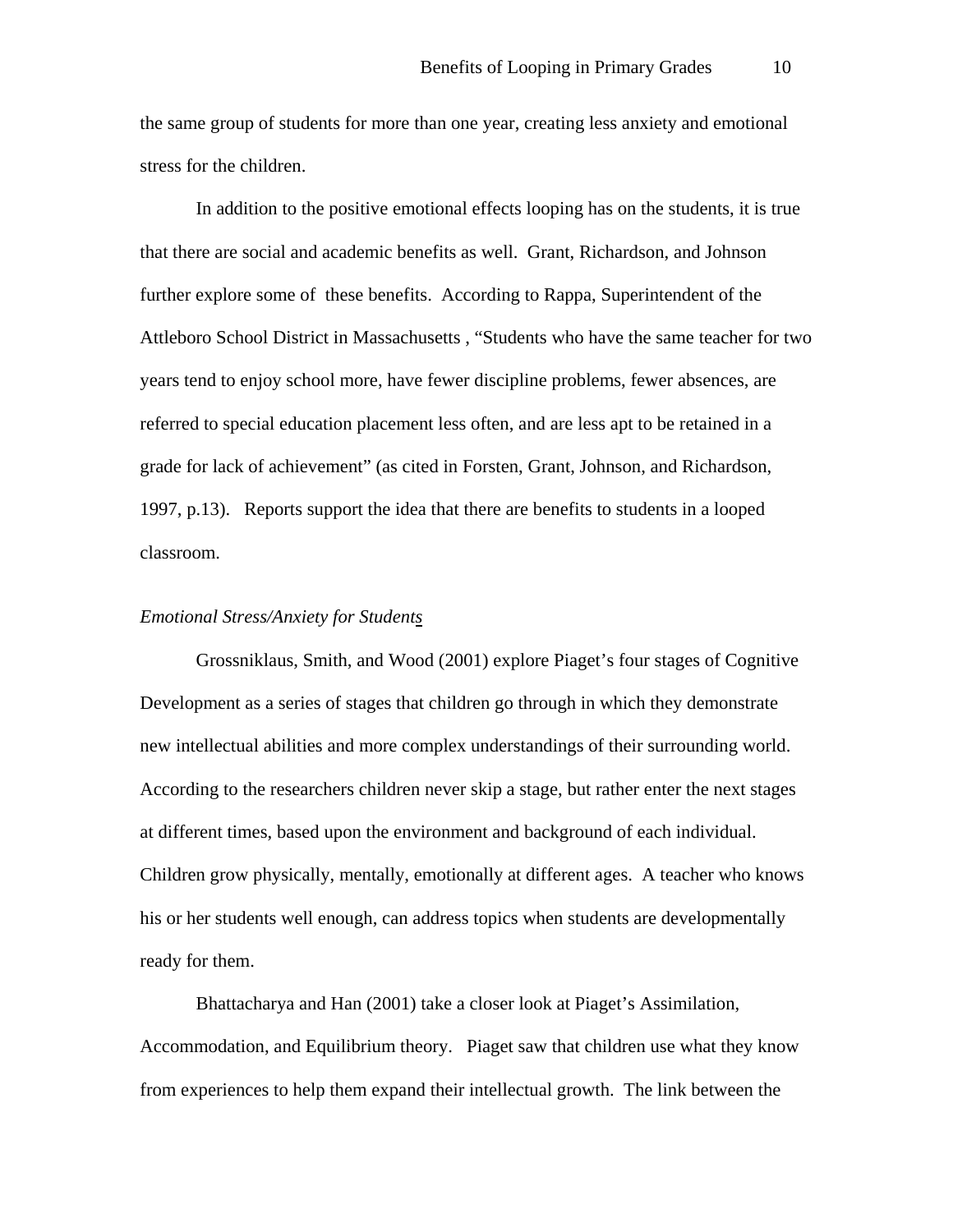internal cognitive structure and external reality depends on a child assimilating the information they already know and accommodating it, or linking it to external reality, or the real world. The balance between the use of prior experiences and applying it to the real world is known as equilibrium, according to Piaget. "When external reality does not match up with the logical internal mental structures, equilibration occurs as an effort to bring balance between assimilation and accommodation as the person adapts more sophisticated internal mental structures (Bhattacharya & Han, 2001 p.2). Children use what they already know or understand about their surrounding world in order to help them make sense of uncertainties. A bond is created between teacher and student if they are together for more than one year. This bond assists the teacher in tapping into a student's prior experiences to introduce new material. The subject matter becomes more real to each and every student since the teacher can teach to the different needs of the children.

Dr. Jane Healy refers to children's ability to make sense of their surroundings as "meaningful learning". According to Healy (1991), this meaningful learning will help children face uncertain challenges in the future. Her study on brain-based education explores the importance of understanding a child's brain and knowing when they are "ready" to learn. She takes a step away from school curriculum, and focuses more on the intellectual language, listening skills, and ability to reason. "Deficits in these fundamental "habits of mind" cause not only academic but also social problems" (Healy, 1991, p.3). Children need adult models to help them shape their brains in order to function not only academically, but socially as well. Teachers who really know their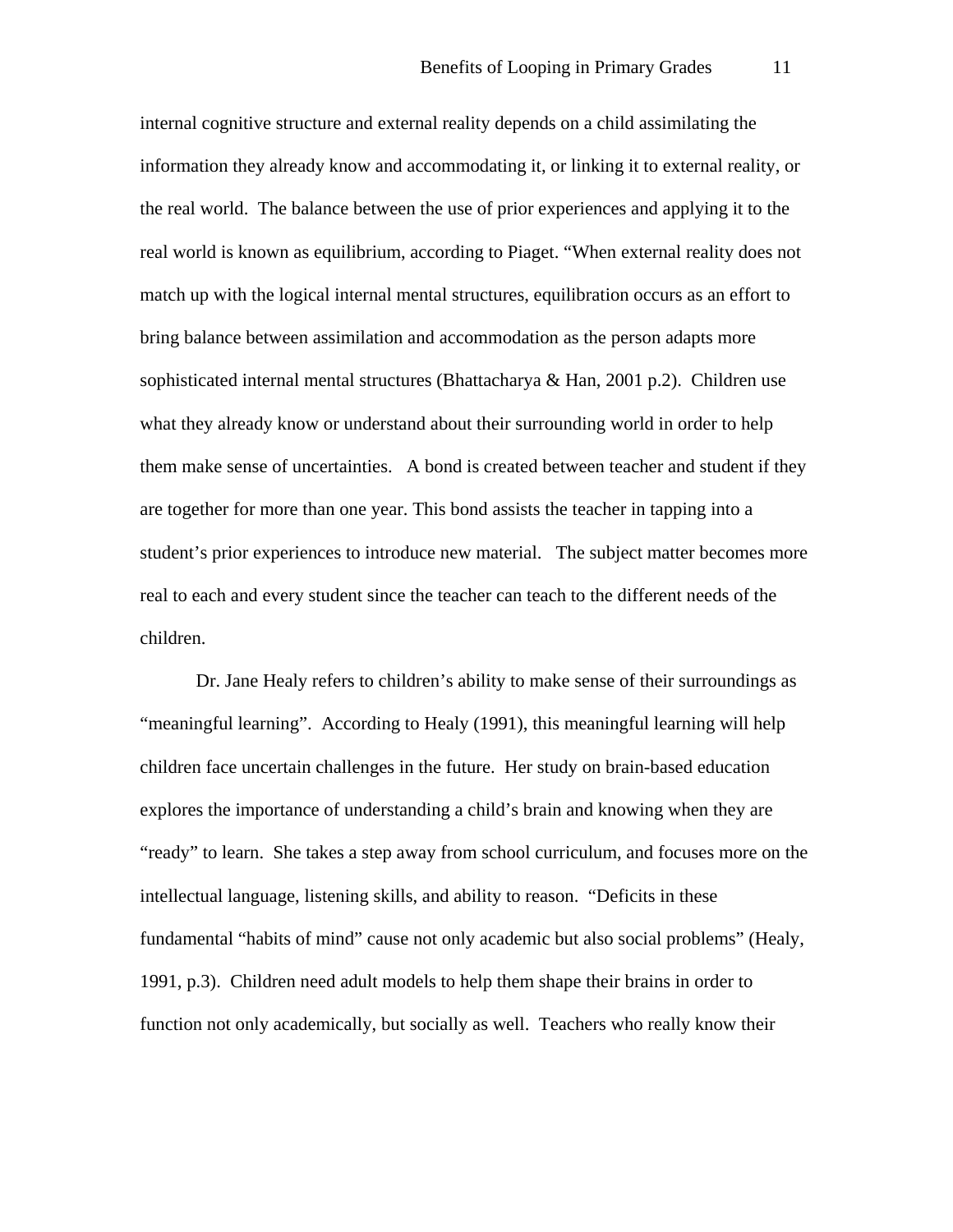students well, know their individual "blueprints" in order to shape their minds to understand academic and social language.

Constant change leads to anxiety and stress on these individuals as they venture out and explore their surroundings. Consistency with the teacher and strong relationships allows for the child to take risks and feel comfortable during this uncertain stage. Gaustad (1998) and Cassidy and Hedge (citation) see this idea of consistency as a way of reducing student anxiety for the upcoming year, increasing stability, and building a sense of community between the classmates.

Piaget and Healy are not the only theorists behind children's developmental stages. Rudolf Steiner founded the Waldorf Schools in order to meet the individual needs of the developing child. "The Waldorf philosophy views education as an art, so each subject, is presented in a living way that speaks to the child's developmental stage" (Mays & Nordwall, 2004-6, p.3). Steiner believed that the teacher's focus was to draw upon children's strengths and create an environment in which the students would be filled with interest, curiosity, and enthusiasm. He thought the best way to achieve this goal was to have the teacher follow his or her students from grades one through eight. Mays and Norwall suggest that Waldorf schools involve the students in order to build the subject matter based upon their individual experiences. This helps students gain verbal skills, imagination, memory and develop active listening, which refers back to Healy's notion of helping children develop the 'habits of mind'. Teachers have the same students year after year and as a result, the teachers are able to help each student shape their brain. The teacher is able to draw upon the student's abilities in order to shape and challenge their minds, in effect letting them understand the real world.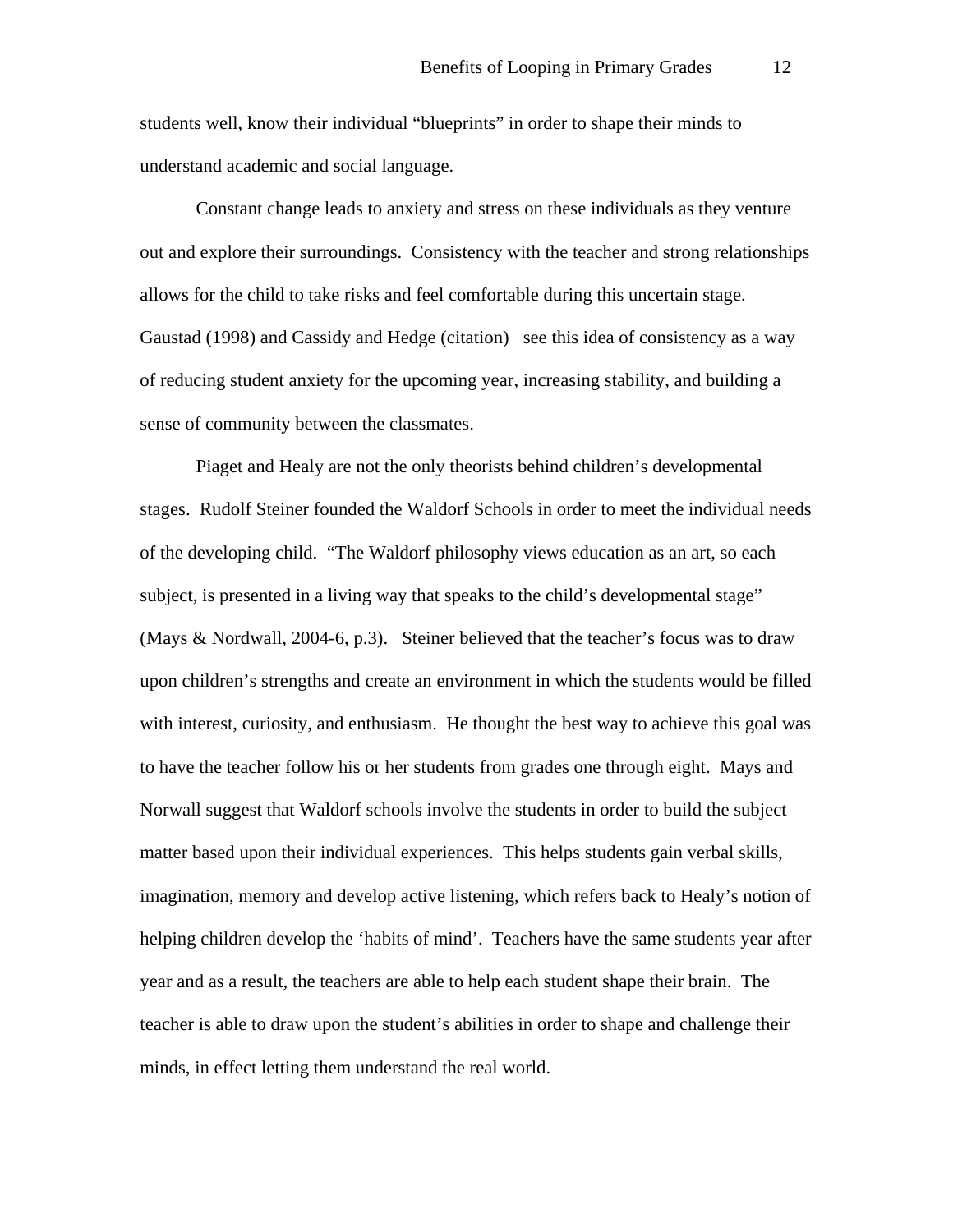# *Social Benefits*

The special bond between teacher and student in a looped classroom also creates social benefits for students. Children tend to be stress-free around people they already know. As Chaika (2005) and Burke (1997) point out, children in looped classrooms have support for those who may need stabilizing influences in their lives and creates increased opportunities for shy students as well as others to develop self-confidence. Trejos (2001) discusses a teacher's first hand experience of the closeness she feels with her students. Stewart states, "My batch of shy first graders last year could only spell and read so many words. Now there is no stopping them from running up to her with questions. They often volunteer to read out loud to their classmates" (Stewart and Trejos, 2001 p.1). Students feel comfortable with their classmates with whom they have a close bond with. They are more willing to take a risk in a safe environment.

Bafile (2004) and Mays and Nordwall (2004-2006) express that a looped classroom is like a home away from home. This close unit learns so much about one another, themselves, and their teacher. They all learn how to work well with one another and the teacher acts as a parent. Forsten et al. (1997) says that discipline is much better in a looped classroom. "The children know the classroom routines and trust that they are in a consistent, stable environment" (Forsten, Grant, Johnson & Richardson, 1997, p.14). These children create a special bond with their peers and tend to protect and help one another. Forsten et al. (1997) also focuses on the fact that attendance rises in a looped classroom. Students actually are excited and want to come to school because they because of the strong friendships they have created. Burke (1997) says that there is increased support for students who view school as a 'safety net'. He goes on to say that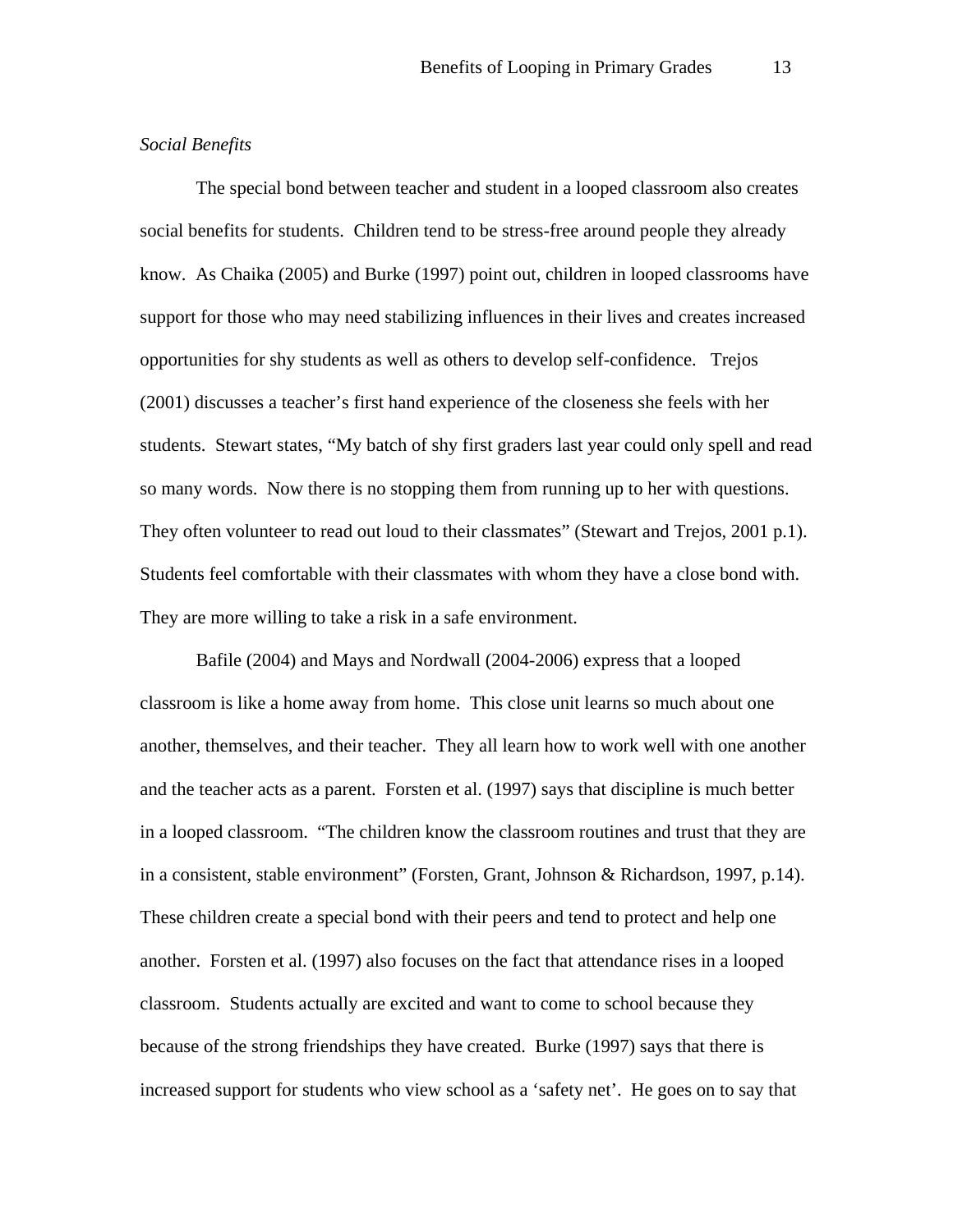students in a looped classroom feel a more sense of community as opposed to students in a regular classroom.

### *Academic Benefits*

Teachers in a looped classroom can avoid the beginning of the year 'getting-toknow-you' month. Instead, teachers can pick up from where they left off the year before. Students get one more month of direct instruction being in a looped classroom (Burke 1995 & 1996). The transition from one grade level to the next is virtually unnecessary. (Chaika 2005) According to Krogmann and Van Sant (2000), "Of the 3,200 minutes spent in the classroom during the first two weeks of school, an average of 390 minutes were spent on developing rules, routines, and relationships" (p.13) In a looped classroom most rules, routines, and relationships are already formed, although they may need fine tuning. Krogmann and Van Sant (2000) also note that teachers feel it takes up to three months before they can comfortably say they understand the individual students learning abilities and styles. At the beginning of the school year, looped teachers already have a sense of their students learning abilities and styles and can teach to their individuals needs accordingly, right from the start.

Test scores can also be evidence of academic progress and growth. Krogmann and Van Sant (2000) did a study in which they compared Curriculum Based Monitoring reading fluency tests between a looped and a non-looped classroom. The median reading score in the looped class at the end of first grade was 50 and the non-looped class's median was 47. The non-looped class went to a new teacher in the second grade, while the teacher of the looped class advanced to the second grade with her same group of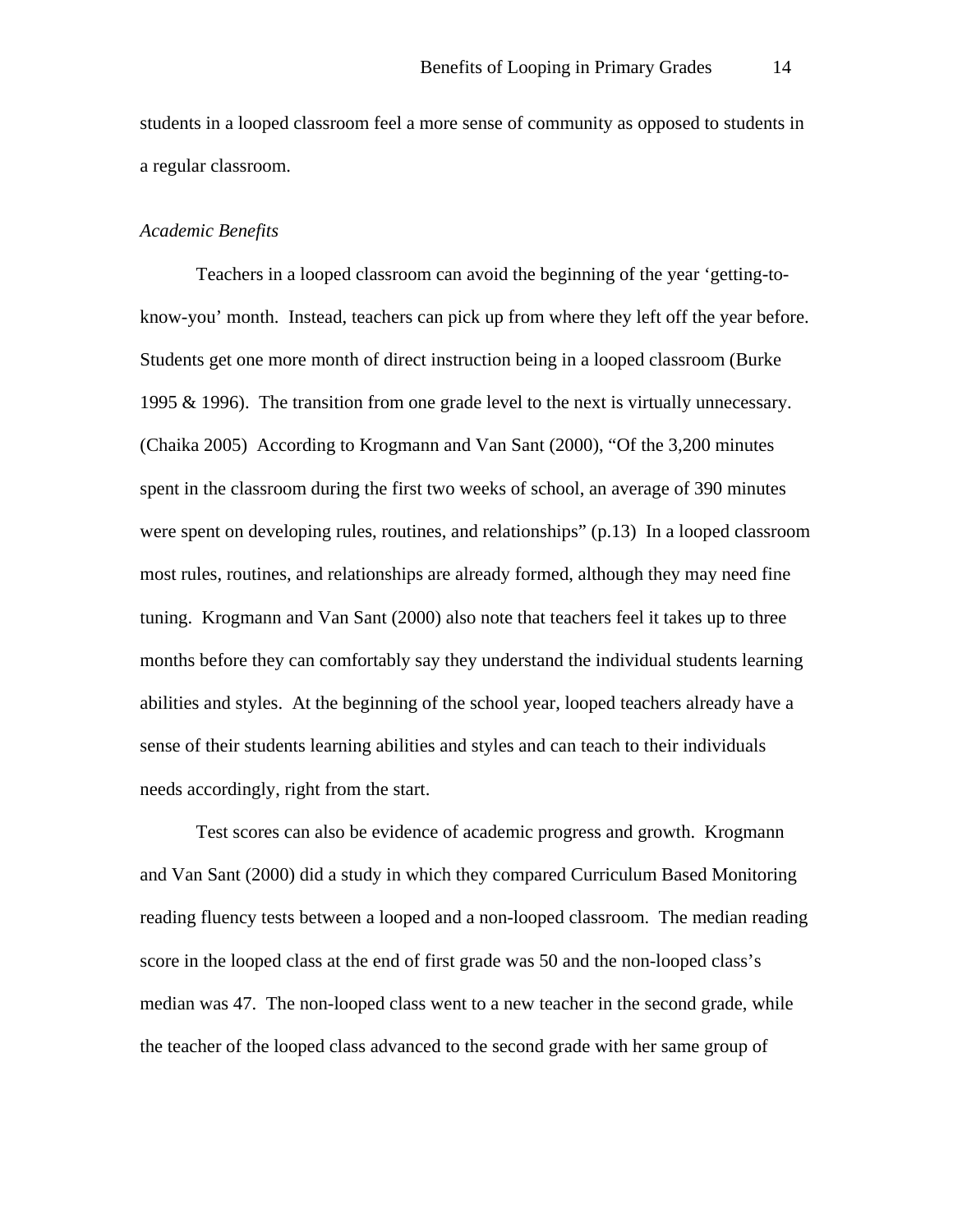students. By the end of second grade the looped class had a median class score of 67 and the non-looped class score was 64.5.

Burke explored the findings in a study created by Bond, Hampton, and Mumford (1997). They researched a multi-year primary program component called FAST. The research showed that students in looped classroom showed higher reading and math achievement scores on standardized test as opposed to students in a tradition classroom, even when both groups were instructed by the same teacher.

Students who struggle academically, also gain confidence in knowing that they will have the same teacher who already knows them. Individualized Education Plans (IEPs) are designed to help students who have a difficult time learning or struggling with new concepts. The classroom teacher, resource teacher, and administrators meet to discuss how children with special needs can receive services in and out of the classroom to get them closer to grade level standards. Teachers who follow these particular students are already familiar with their learning adjustments or helpful hints. According to Forsten et al. (1997), students with special needs can benefit from the close-knit classroom. Special needs students have difficulties with acceptance, but in a looped classroom, the close friends often are more willing to assist their peers, regardless of their academic disability. Forsten et al. goes on to explain that the teachers will also have more insight to the strengths and weaknesses of students who need more academic assistance.

# *Importance of a Positive Student/Teacher Relationship*

Gaustad (1998) believes that staying with a class for several years allows teachers to gather a more in depth knowledge of students' personalities, learning styles and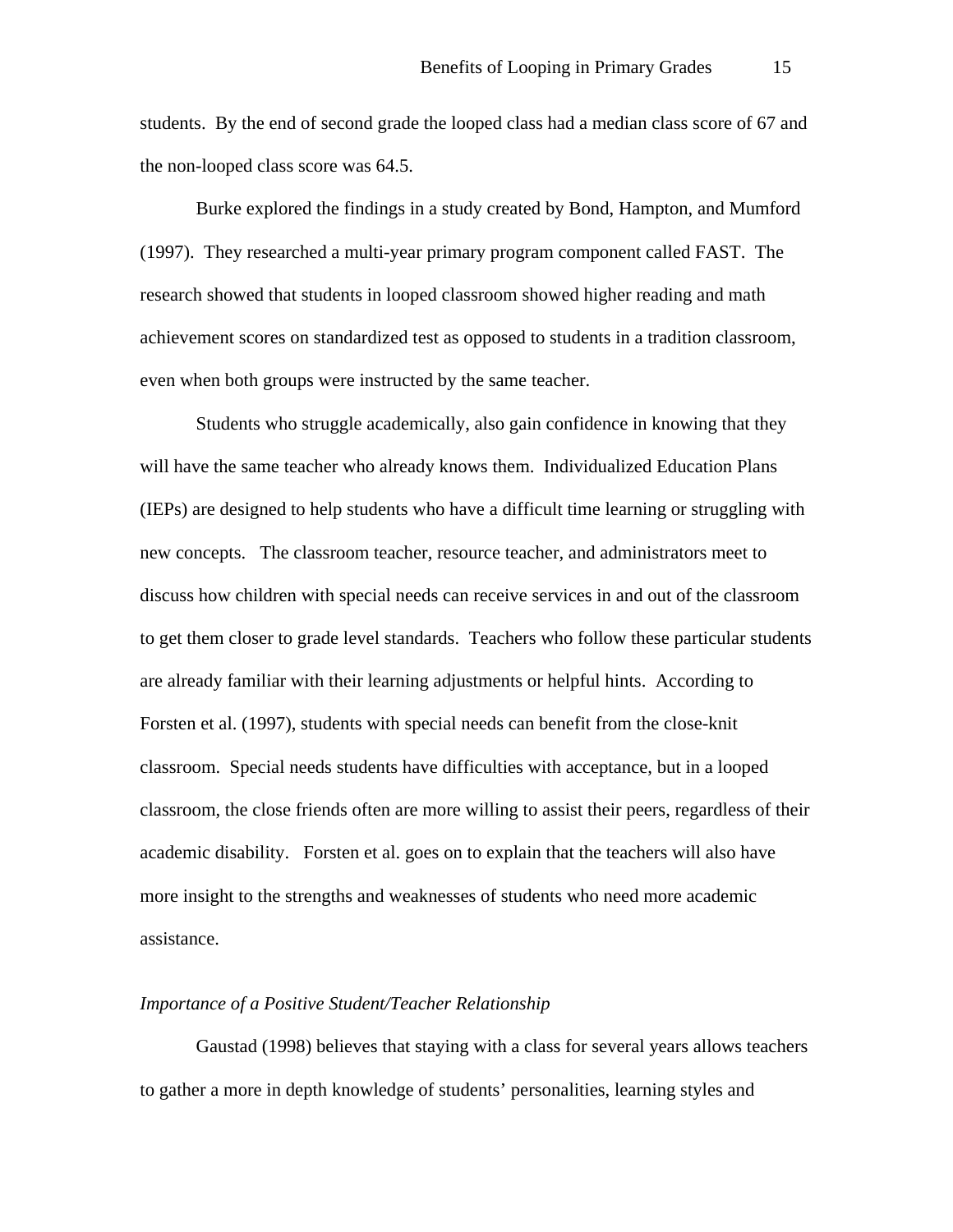weaknesses. The teacher then is able to take what they know in order to teach to the unique learning styles of each individual student in their class. "Teacher knowledge about a child's intellectual strengths and weaknesses increases in way that is impossible to achieve in a single year" (Brown University, 1997, p.10). During the second year, the 'looped' teacher is already a step ahead of the game. They are already aware of each child's abilities, strengths, and weaknesses. Using what the teacher already knows about the students, helps them create more effective teaching strategies to get through to each child.

The Osgood File (2001) conducted a radio interview with Dennis Gragnolati, a principal at South Elementary School in Windsor Locks CT. Principal Gragnolati discusses the importance of teacher/student bond. Gragnolati believes that the idea of looping is to avoid student anonymity by creating long-term relationships between teacher and students. This later allows for a stable learning environment and a teacher who adjusts his or her instruction based on the students learning style and needs. Trust and support drive the student/teacher relationship.

When looking at Piaget's Stages of Cognitive Development, Grossniklau, Wood, and Smith (2001 ) had suggestions on how a teacher could assist in the stages. A teacher's role is to facilitate learning by providing a variety of experiences. Looped teachers who really understand their students, can create the opportunity for their students to explore and experiment, which can encourage students to challenge and accept new material.

Not only do teachers know their students, but the students also understand what their teachers expect from them. A real sense of community is built within a looped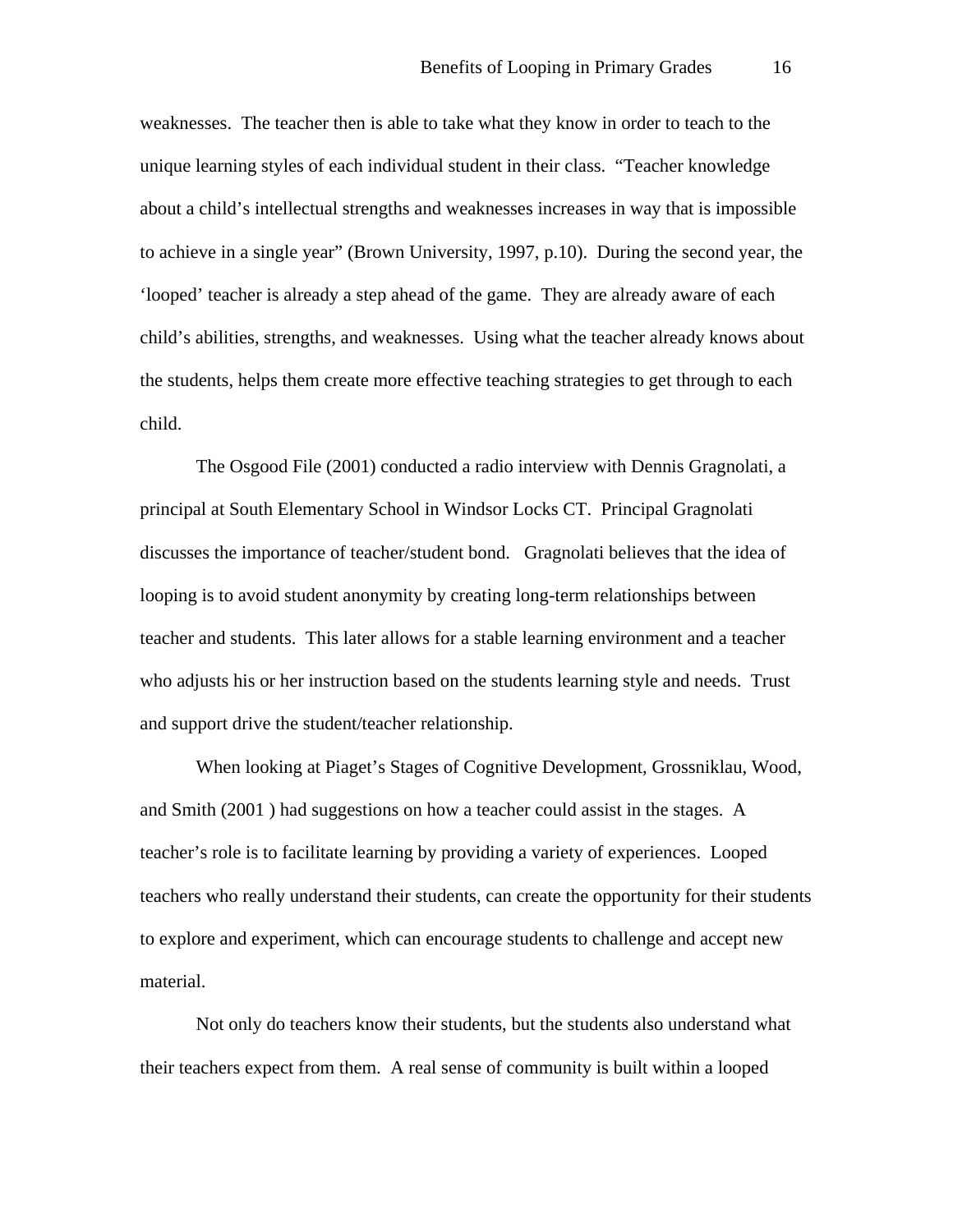classroom. This looped classroom is a place where students trust one another and feel safe. Students are more willing to speak up, ask questions, volunteer to read out loud, and find it less stressful to make a mistake. Trejos sums it up when she talks with Jim Grant, a New Hampshire-based co-author of three books on looping. He states that, "We don't change dentists or doctors every 36 weeks. In schools, we build trust and reliability and then server it every 36 weeks" (2001, 1). There is a better sense of trust and reassurance, lowering the anxiety and stress, when a long-term relationship is formed.

# Methods or Procedures

#### *Sample and Site*

 For my research project, I chose to have students voluntarily participate in a questionnaire. I completed a questionnaire sheet which lists seven questions for the students to answer. The questions are directed towards their feelings about being in a classroom in which they had the same teacher for two consecutive years and the same classmates. The participating students filled out the questionnaires anonymously on a computer. A teacher took the students to the computer lab, went over the directions, explained that they did not have to participate in the research study, and watched them complete the questionnaires on the computer. She then instructed them to save their answers in a folder on the school server. I was able to collect the answers, forward them to my laptop. This was an unbiased, purposive sample group since they are in a looped classroom. They were given the option not to answer the questions. These students are in a third grade classroom at a suburban elementary school in the San Francisco Bay area.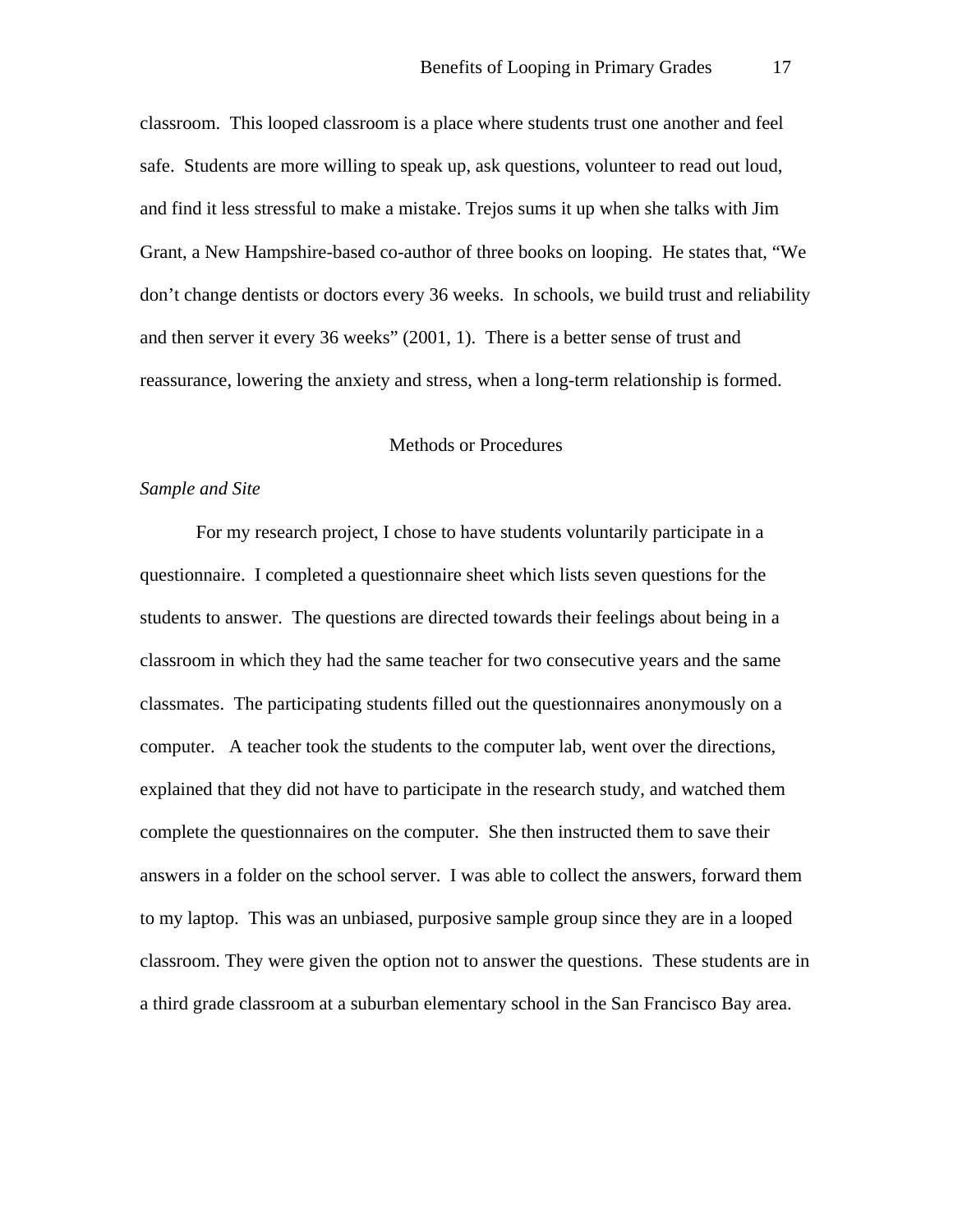# *Access and Permission*

 I completed my IRB form and received consent from the school principal. . The children did not experience any risk since they voluntarily participated in the questionnaire and their answers were anonymous.

# *Data Gathering Strategies*

 The information I gathered is qualitative. The collected data is focused on discussions of trends or common themes which are based on the answers from the questionnaires. A teacher at the school site administered and monitored the questionnaires the students took on the computer, and then had the students save them to a folder on the school server. I read through the children's responses and started collecting the qualitative data they chose to share in their answers. I was able to place their responses into categories. I took the data I collected and applied it to prior research I discovered through my review of the literature.

#### *Data Analysis Approach*

 Once the data was collected, I began the grounded theory approach. This inductive method of analysis looks for theories in behavior. I used the students' responses to the questionnaire, and compared it with the data I found within the review of the literature. I also used the collected data to form theories about children's behavior about being in a looped classroom.

# *Ethical Standards*

 This study adheres to Ethical Standards in Human Subjects Research of the American Psychological Association (Publication Manual of the American Psychological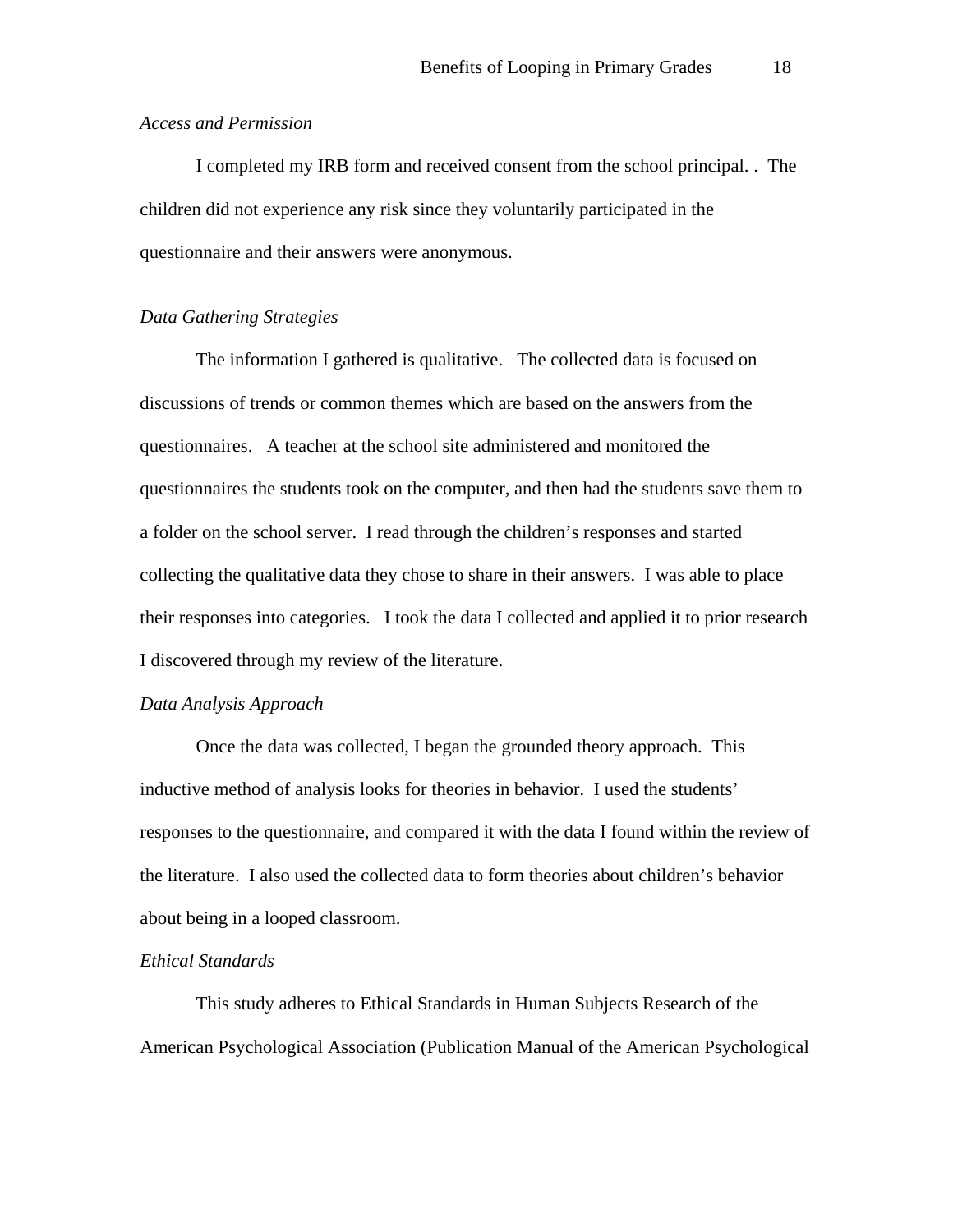Association, 200?). Additionally, the project was reviewed and approved by the Dominican University of California Institutional Review Board, approval number 5067. *Findings* 

 After reading through students responses to the questionnaires, I was quickly able to see some patterns. Based upon the responses, I saw that students were scared and nervous about having a new teacher at the beginning of the year. Many of them listed specific words, such as scared, unsure, worried, and nervous. As the prior research shows, students are very anxious about the start of a new school year with a new teacher. They are unsure about the class routines, the teacher's teaching style and are worried about the changes that are awaiting them. With a new teacher, the first few months is dedicated to getting to know one another and understanding classroom rules and routines.

In a looped classroom, the students already understand the rules and routines, they know what is expected of them, and they know the teacher's habits and teaching style. Student stress levels decreased when they walked up to the office and saw their name on a class roster, realizing that they had the same teacher for a second consecutive year. The second question on the questionnaire asked how the students felt about having the same teacher again. Some said they were relieved because they knew that the teacher was nice and funny. Others said they were happy because they were sad to leave their teacher at the end of the prior school year.

Research shows that students in a looped classroom have fewer discipline problems, fewer student absences, and more of a feeling of a home away from home than students who are assigned to a new teacher each year. The teacher actually switched classrooms and moved into a new wing so the students felt like they were in a different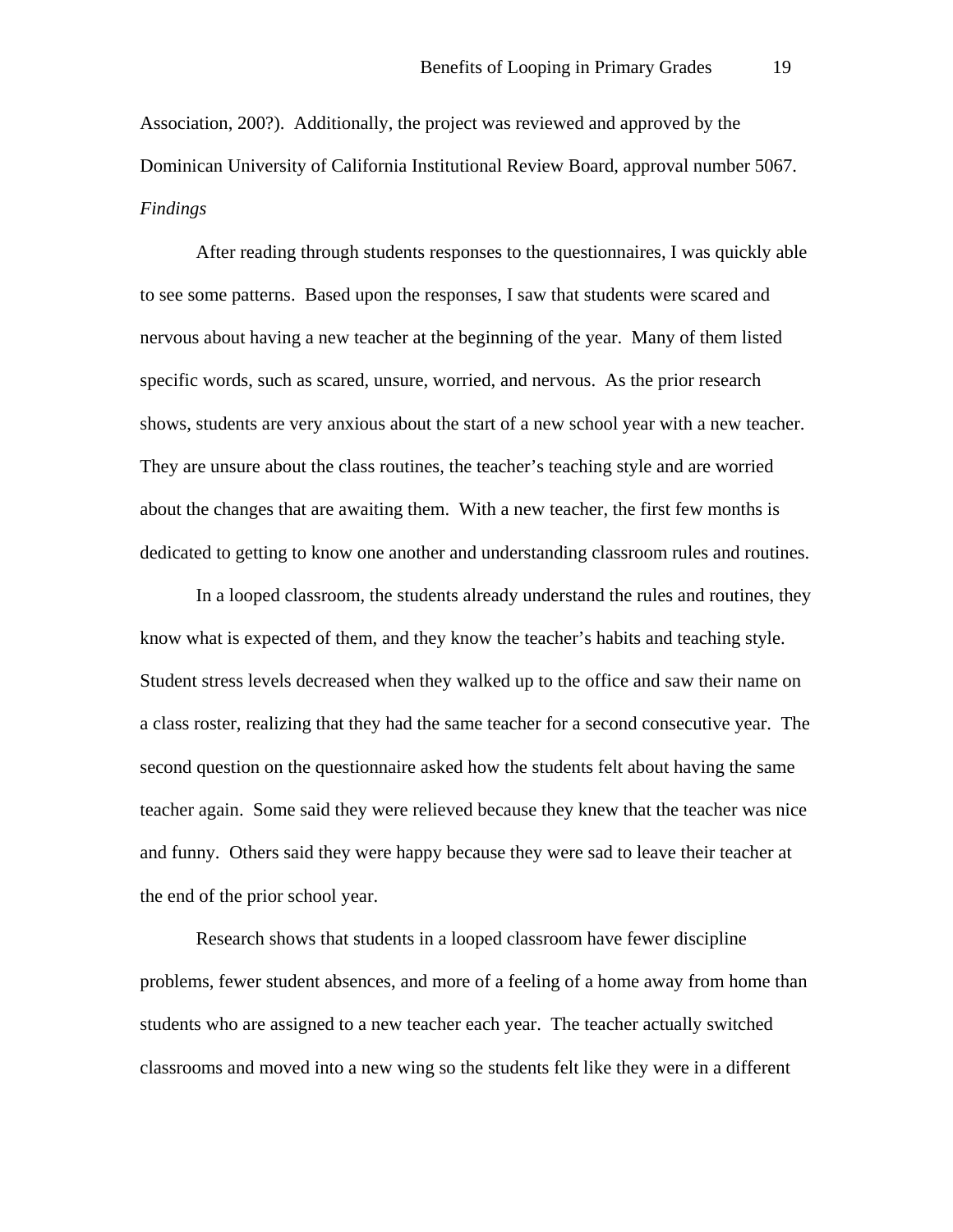grade, but still with the same teacher. The teacher created a new home away from home for the class. The classroom setup was a bit different, but all adjusted well.

 The students and teacher were quickly able to jump into the new school year, with a quick refresher on classroom rules and routines. The teacher was able to bypass the 'getting to know you' month at the start of a new school year. This gave the teacher the opportunity to see what the students remembered from last year and see where I needed to pick up from in the curriculum.

 In reading the questionnaire responses, I saw that the risk in looping children was a great service to them. In addition to studying the research, I also had the opportunity to get feedback from students who were currently in a looped classroom. After reading the questionnaire responses and comparing my findings to the published research, it was clear to me that looping not only was a great experience for the students, but for the teacher as well.

 Overall students felt happy to have the same teacher, participated in class more because they knew their classmates would not make fun of them, and were excited to come to school each and every day. Their stress level increases when they think about the upcoming year and who their teacher will be. Students in the looped class felt a real bond with their classmates. They said that they felt more comfortable raising their hand and taking a risk because they knew that their friends would not put them down than they would have in a new class, assigned to a new teacher. The students did not cringe when they had to work with a certain partner, but seemed to get along well with everyone. There is a real sense of community in a looped classroom and that is due to the closeness everyone is experiencing. They feel that they learned the same as they would with a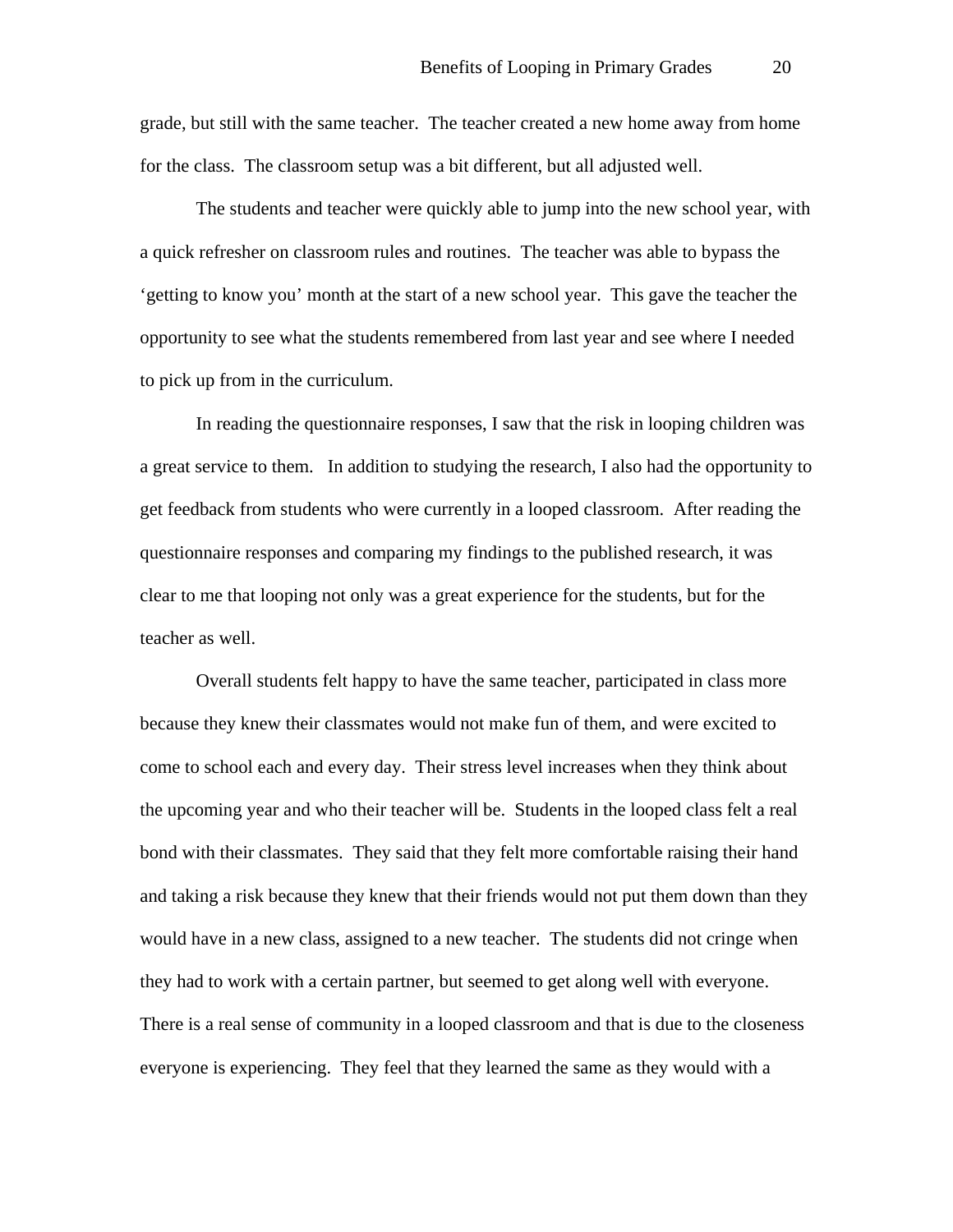different teacher, but their test scores compared with a non-looped classroom are

amazing. I feel that this is a direct affect of the fact that they were more willing to take a

risk because their peers already knew them and their abilities.

- 1. How did you feel when you found out that you were going to have the same teacher for a second year?
- 2. How did you feel, not knowing who your teacher was going to be?
- 3. What are some things you liked about having the same teacher for 2 years in a row?
- 4. What are some things you did not like about having the same teacher for 2 years in a row?
- 5. Was your learning affected at all by having the same teacher for 2 years? If so, how?
- 6. How do you feel about having the same students in your class?
- 7. How are you feeling about changing teachers next year?

# QUESTION RESPONSE

- Happy
- Excited
- Relieved
- Nervous
- Scared
- Worried
- She's Funny
- She's Nice
- She teaches us a lot
- We do fun projects
- Sometimes she gets mad
- I wanted to see what other teachers were like
- No, I still learned a lot
- I knew a lot from last year
- Good they're my friends
- I liked working with partners
- Safe, knew they wouldn't put me down
- Sad I want to stay with same teacher
- Nervous
- Scared
- Not going to be fun
- I want to flunk to stay here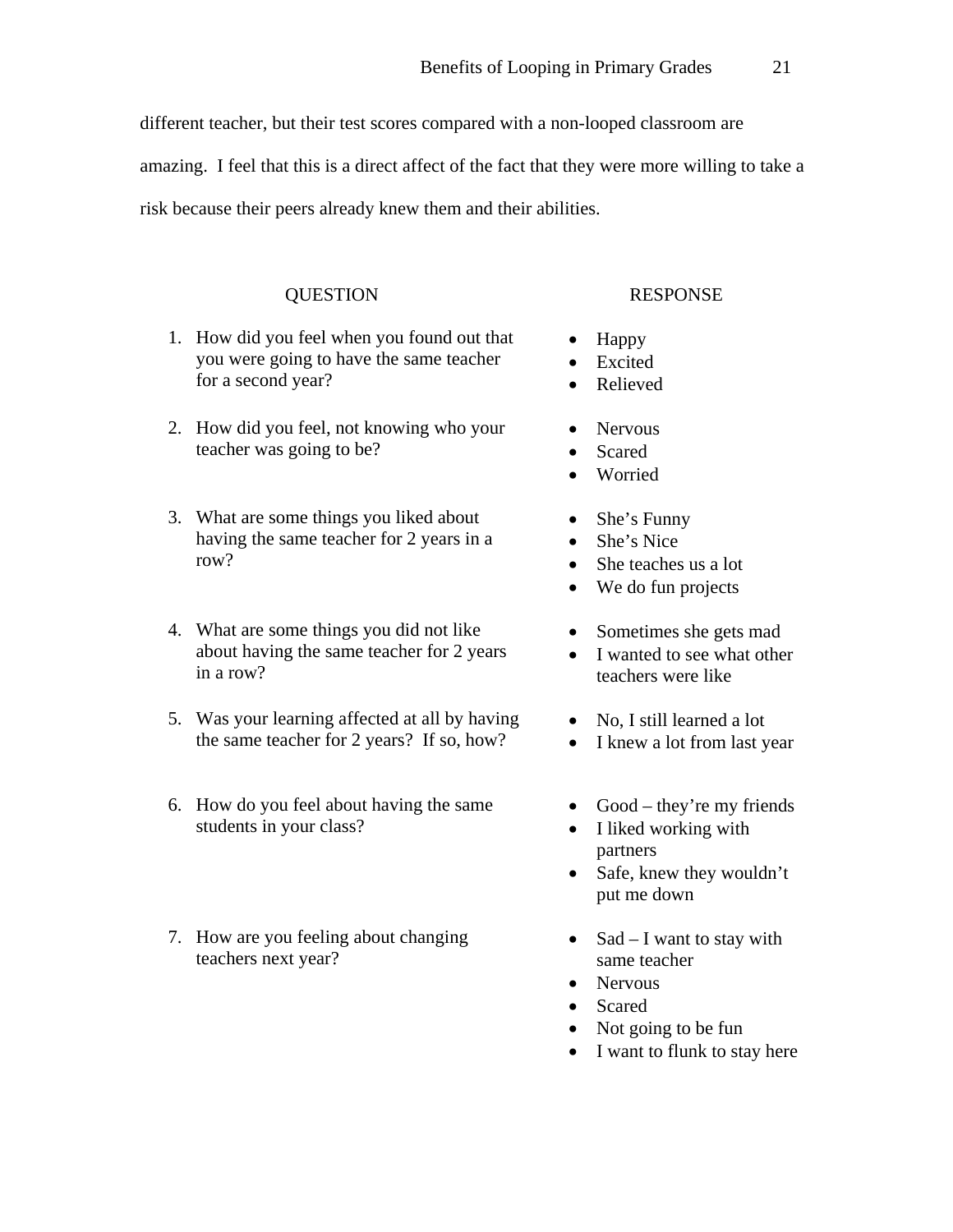#### Discussion

The summary of the major findings shows the social and academic benefits of a teacher instructing the same group of students for more than one year. The students receive one more month of instruction material as opposed to the regular classroom which has to determine class routines, rules, assessments, and create a sense of community. Teachers also know each and every individual's unique learning style. They know how to present instruction material based on specific learning needs. The student also has a clear understanding of what is expected of them. The teacher knows how to push each student to perform to the best of their ability, and the student has a responsibility to uphold.

In a looped classroom, the students form a strong bond between the teacher and peers. This consistent, safe environment allows the students to take more academic risks, meaning they are less anxious to read out loud or make an incorrect answer. Students tend to have more self confidence and seem excited about school. Research shows that there are less disciplinary problems, an increase in classroom attendance, and students who are more willing to work together in a looped classroom.

Some of the gaps or limitations in the research come from the fact that looped classrooms are not a typical option. Where this practice exists, only a few teachers are involved. Not enough research has been formed on the topic of looping. The Waldorf schools were created by Steiner in 1913 and the first U.S. Waldorf school opened in New York in 1928 (Carroll, 2005). Chaika (2005) acknowledges that European schools have had successful experiences, but "looping is uncommon enough in the United States to be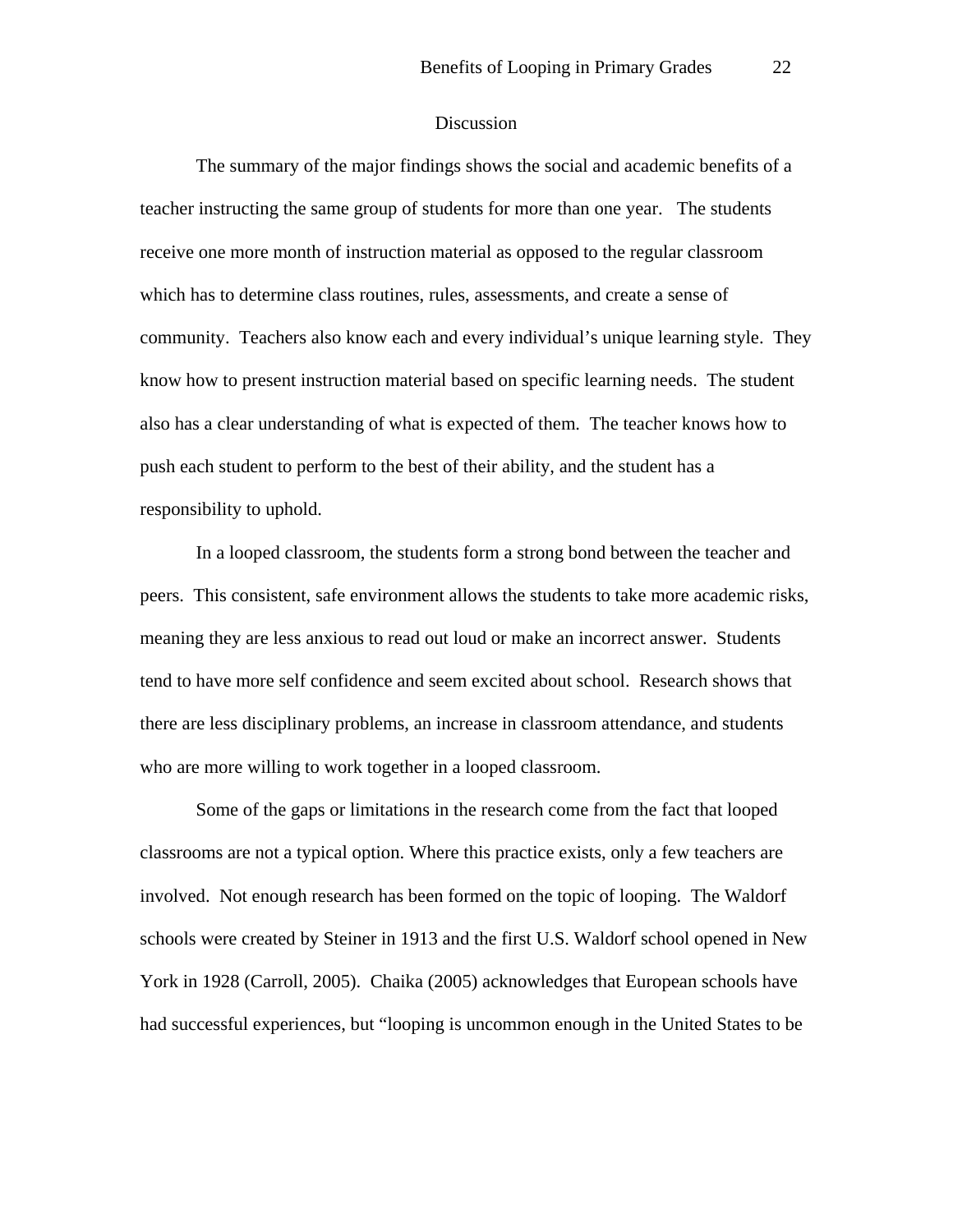considered innovative"  $(p,1)$ . Little is known about looping here in the U.S., therefore little research has been generated.

 Waldorf teachers remain with their students throughout grades 1-8. The practice of looping can have a teacher remain with their students for 2 years, 3 years, or throughout grades 1-8. Forsten, Grant, Johnson, & Richardson (1997) believe that students benefit enormously from two years with the same teacher and probably from three years, but beyond that can bring about negative issues. Some of these negative ideas according to Forsten et.al. include students missing out on new friendships, the teacher's strengths and weaknesses are magnified, and leaving the teacher and classroom can become difficult. There is not enough research done on the different extremes of looping.

 Finally, more statistical research needs to be conducted on the effect of looping on student academic performance. Michele Kurtz looked at the quality of research available on looping in a 1998 Charlotte News-Observer story called, "Teachers plot to give students a Loop" (Chaika, 2005). Kurtz found that looping is not used on a widespread basis in most school systems and furthermore, only a small number of teachers are involved in this educational practice.

Recent studies are based primarily on personal evaluation. Many studies are based on observations and not necessarily include data on test scores in the areas of reading and math. Teachers, parents, and students who experience looping, are surveyed and hard evidence is based on feelings towards looping. More hardcore, factual data needs to be evident in looping research in order to support theories or personal experiences.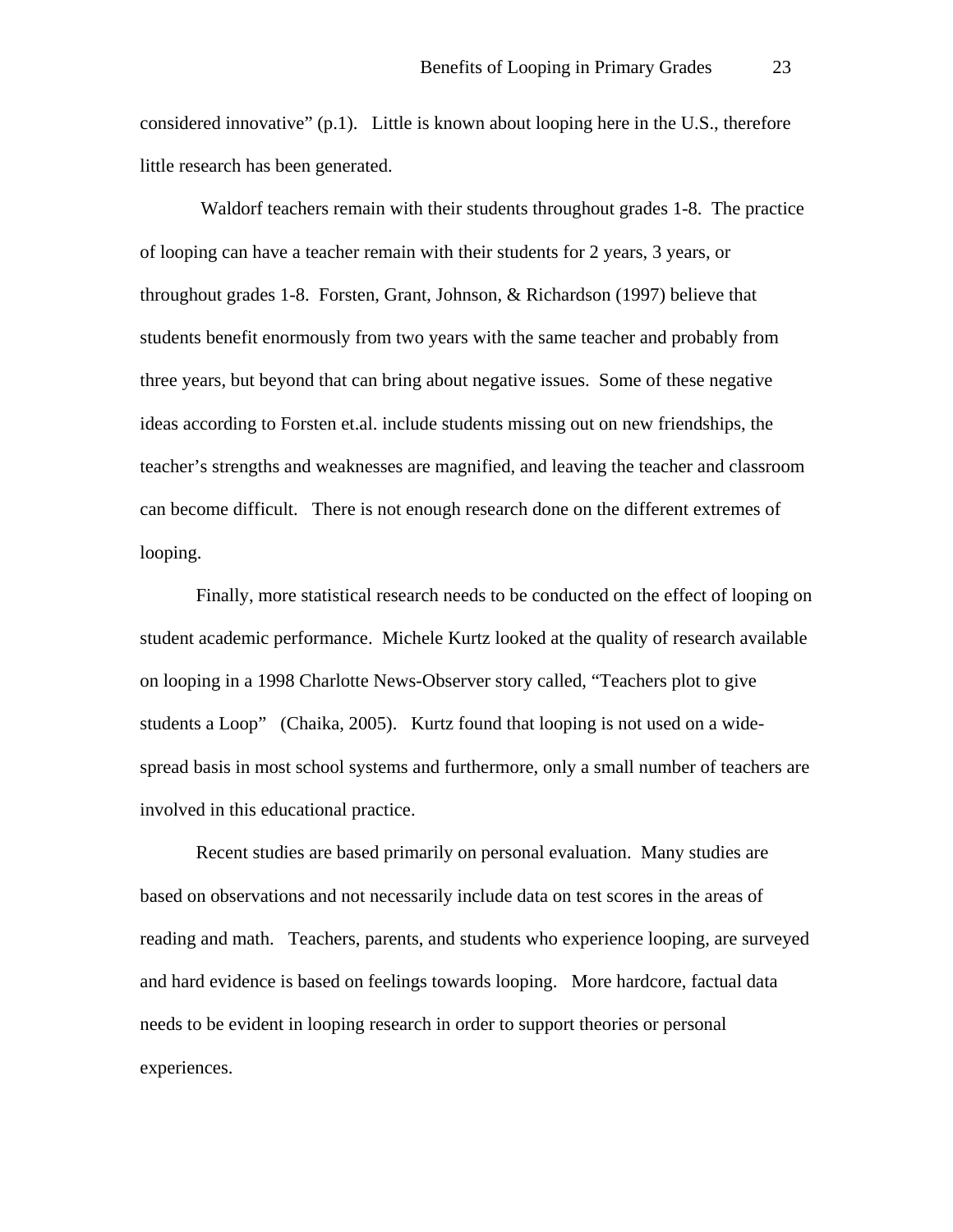The overall significance of the literature reveals that there is evidence of social and academic benefits for primary aged students who are in a looped classroom. First, children who are with the same teacher for more than one year experience less anxiety than a child entering a new grade with a new teacher. Students in a looped classroom consider the classroom as a safe learning environment and experience a sense of community among their classmates. There is a better attitude towards school so much so that looped classrooms report an increase in attendance and students have a better attitude towards school.

In addition to the strong peer bond, there is also a strengthen relationship between teacher and student. Over two years, the teacher has a strong understanding of each individual's learning style and needs. The teachers know how to get through to their students and as a result, may produce higher test scores compared with a regular classroom. The lack of uncertainty between teachers and students allows for one extra month of direct teaching instruction, resulting in more student progress. The overall effect of a strong relationship shows positive results for students both socially and academically.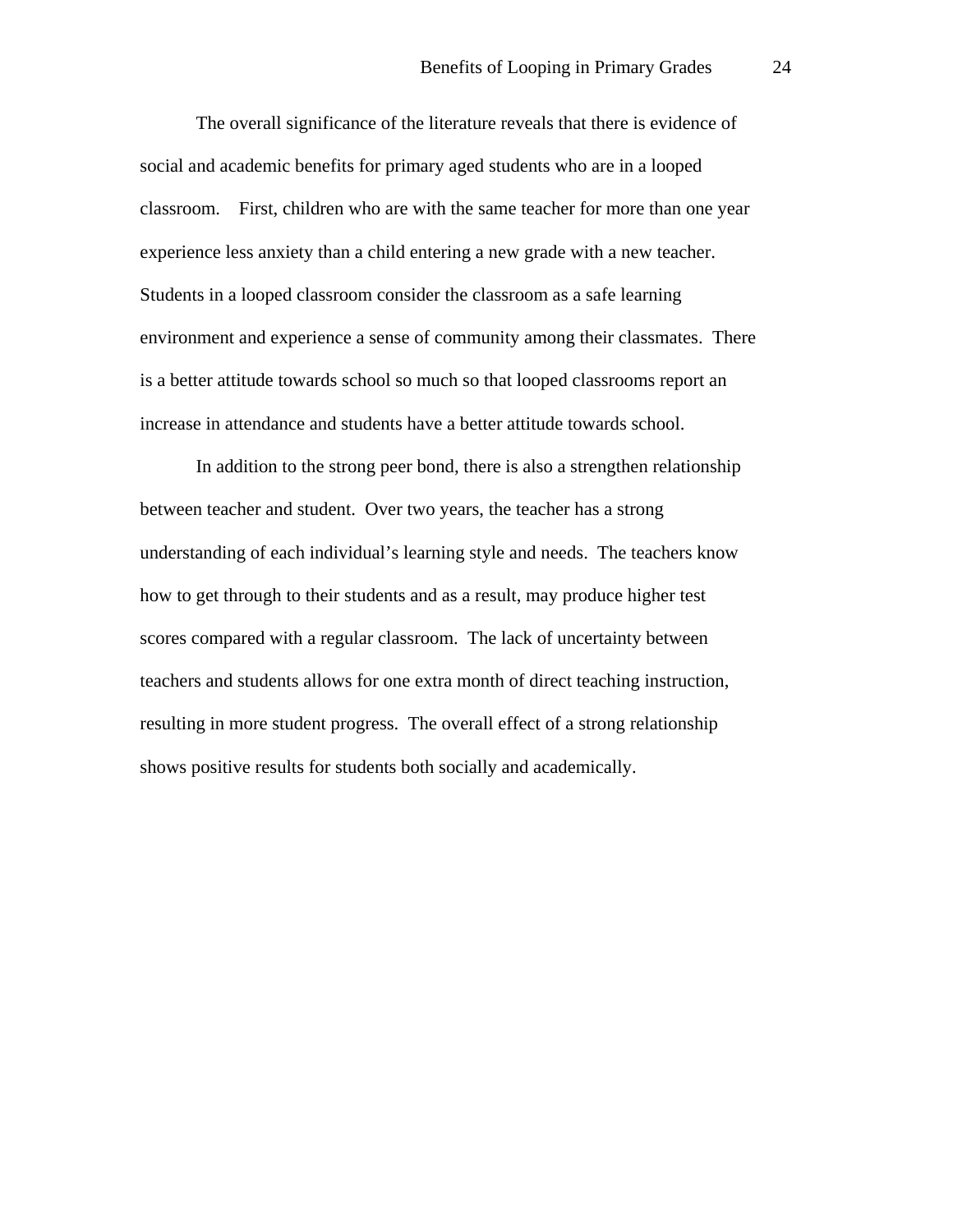#### References

- Bafile, C. (2004). In the loop: Teachers and students sticking together for a second year, or more! Education World. Retrieved October 28, 2006 from http://www.education-world.com/a\_admin/admin/admin332.shtml
- Bhattacharya, K. & Han, S. (2001) Piaget and Cognitive Development. In Learning, Teaching, Technology. Retrieved November 4, 2006 from http://www.coe.uga.edu/epltt/Piaget.htm
- Brown University, Northeast and Islands Regional Educational Laboratory. (1997) Looping: Supporting student learning through long-term relationships. RJ96006401. Providence, RI: Northeast and Islands Regional Educational Lab at Brown University. ED 428832 Retrieved October 21, 2006 from ERIC Database.
- Burke, D. L. (1997). Looping: Adding time, strengthening relationships. EDO-PS-97-25. Champaign, IL: ERIC Clearinghouse of Elementary and Early Childhood Education. ED414098 Retrieved on November 4, 2006 from ERIC Database.
- Burke, D. L. (1996). Multi-Year teacher/student relationships are a long-overdue arrangement. PHI DELTA KAPPAN, 77(5), 360-361. EJ 516 053.
- Carroll, R.T. (2005) Skeptic's Dictionary. Retrieved November 4, 2006 from http://skepdic.com/Steiner.html
- Cassidy, D. J., & Hegde, A. V. Working with families: Teacher and parent perspectives on looping. Unpublished manuscript.
- Chaika, Gloria. (2005). In the loop: Students and teachers progressing together. Education World. Retrieved November 4, 2006 from http://www.educationworld.com/a\_issues/issues055.shtml
- Forsten, C., Grant, J., Johnson, B., & Richardson, I. (1997) *Looping Q & A: 72 practical answers to your most pressing questions.* Peterborough: Crystal Springs Books.
- Gaustad, Joan. (1998). Implementing Looping 123. Eugene, OR. ERIC Clearinghouse on Educational Management. ED429330. Retrieved October 21, 2006 from ERIC database.
- Gragnolati, D. (2001). In the loop. The Osgood File (CBS Radio Network). Retrieved November 20, 2006 from http://www.acfnewsource.org/education/in\_the\_loop.html